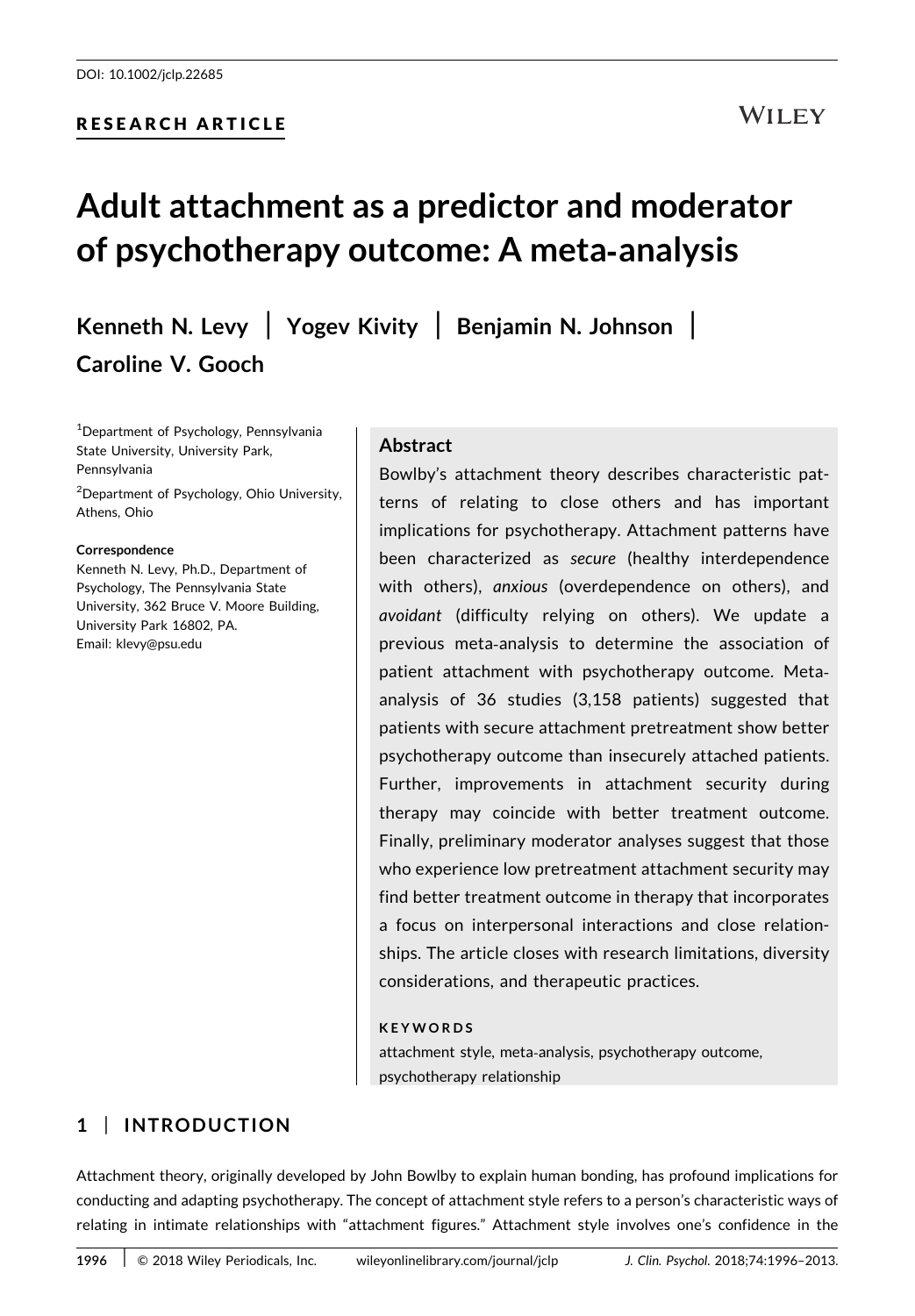availability of the attachment figure so as to use that person as a secure base from which one can freely explore the

Attachment theory has become one of the most influential frameworks in psychology. From the theory's inception, Bowlby conceptualized attachment theory as a clinical guide. Bowlby integrated his clinical observations with principles from other disciplines to explain affectional bonding between infants and their caregivers and the long‐term effects of early attachment experiences on personality development, interpersonal functioning, and psychopathology. Bowlby postulated that the attachment system was operative across a wide variety of relationships, including the therapeutic relationship (Bowlby, 1977).

world when not in distress, and a safe haven from which one seeks protection and comfort in times of distress.

Bowlby suggested that the chief role of the psychotherapist is "to provide the patient with a temporary attachment figure" (1975, p. 191). He thought that doing so would "provide the patient with a secure base from which to explore both himself and also his relations with all those with whom he has made or might make, an affectional bond" (1977, p. 421). In this spirit, Bowlby (1988) formulated five key tasks for psychotherapy: (a) establishing a secure base, which involves providing patients with a strong internal felt sense of trust, care, and support, and which allows patients to more fully and safely explore the world and the contents of their mind; (b) exploring past attachment experiences; (c) exploring the therapeutic relationship and its relation to real‐ world relationships; (d) linking past experiences to present ones; and (e) revising "internal working models," which involves helping patients to feel, think, and act in new ways. We have also elaborated on a sixth (f) function: to provide a safe haven, a place the patient can "go" or "envision" in times of distress (Levy, 2013).

Adult attachment has been examined in psychotherapy research as both an outcome variable and a moderator of treatment outcome. Early findings suggest that patient attachment status is relevant to the course and outcome of psychotherapy and may also change as a result of psychotherapy. A review of this literature (Berant & Obegi, 2009) concluded that securely attached clients tend to benefit more from psychotherapy than insecurely attached clients. However, the findings across these studies have been inconsistent, with some studies suggesting that securely attached clients may not show more improvement than insecurely attached clients (Fonagy et al., 1996).

In addition, the strength of the relation between attachment security and treatment outcome remains unclear. Our previous meta‐analysis determined a small‐to‐moderate effect of attachment security on psychotherapy outcome (Levy, Ellison, Scott, & Bernecker, 2011), although the results of this study were mixed depending on attachment style. However, given the small number of studies included in this meta-analysis ( $k = 14$ ), changing trends in attachment styles over the past decades, and recent statistical advances, an update to this study is warranted.

We examine the relation between clients' attachment and psychotherapy outcome and whether certain attachment styles prove more effective with certain types of psychotherapy. First, we review definitions and measures of attachment and provide clinical examples of attachment patterns in psychotherapy. Second, we present a meta‐analysis of the research on the association between clients' pretreatment attachment style, change in attachment, and psychotherapy outcome, and any differences by type of treatment. We conclude with limitations of the extant research, diversity considerations, and therapeutic practices.

#### 2 | DEFINITIONS AND MEASURES

Attachment style is a term used to describe one's characteristic way of viewing, relating to, and interacting with significant others such as parents, children, and romantic partners. Bowlby described three main attachment patterns: secure, anxious‐ambivalent, and avoidant. Later, Ainsworth renamed the anxious‐ambivalent pattern anxious‐resistant and later identified a fourth pattern—disorganized. Over the years, a number of researchers and theorists have referred to these basic patterns using similar but slightly different names, for example, dismissing for avoidant and preoccupied for anxious‐ambivalent.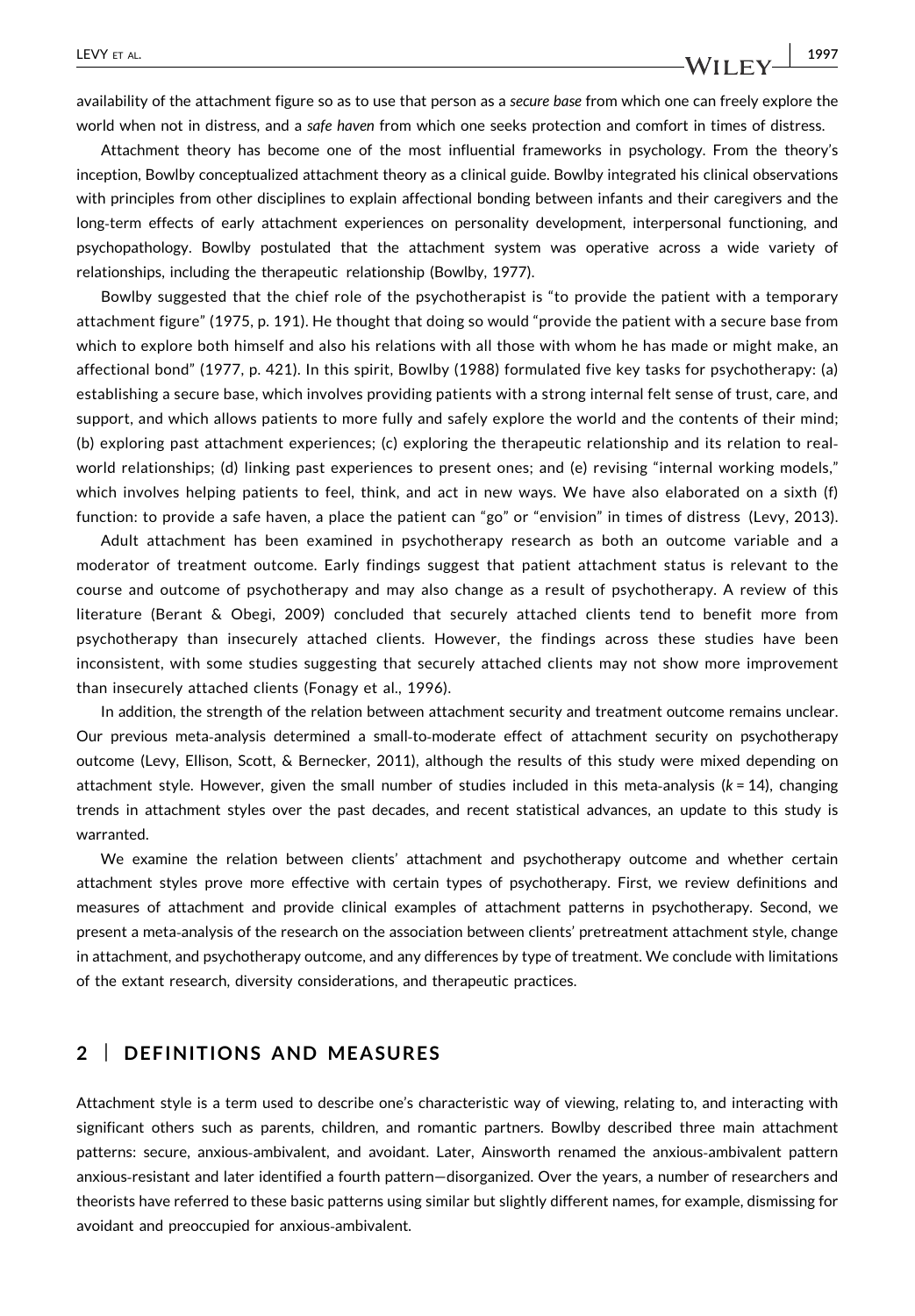The caregiver's reliable, sensitive provision of loving care is believed to result in what Bowlby called a secure bond between infant and caregiver. Based on Bowlby's attachment theory, Ainsworth (1978) developed a laboratory method called the Strange Situation to evaluate individual differences in attachment security. The Strange Situation involves a series of short laboratory episodes staged in a playroom through which the infant, the caregiver, and a stranger interact. Ainsworth and colleagues paid special attention to the infant's behavior upon reunion with the caregiver after a brief separation. Ainsworth (1978) identified three distinct patterns or styles of attachment which have since been termed (a) secure (63% of the dyads tested): infants who are upset at separating from the caregiver but are easily soothed upon reunion; (b) anxious-resistant or ambivalent (16%): infants who are extremely distressed upon the caregiver's departure and both cry and cling to the caregiver upon reunion but resist efforts to be soothed; and (c) avoidant (21%): infants who appear unfazed by the caregiver's departure (although physiologically are as distressed as anxious‐resistant infants) and who avoid the caregiver upon reunion. Ainsworth's original work has been replicated and extended in hundreds of studies with thousands of infants and toddlers (Fraley, 2002).

Despite the obvious resemblance of these patterns to temperament types, these attachment behaviors in the Strange Situation experiment are not simply a result of infant temperament (Levy, 2005). Temperament may affect the manner in which attachment security is expressed, but temperament does not affect the security of the attachment itself.

A growing body of research (e.g., Grossmann, Grossmann, & Waters, 2005) examining attachment continuity suggests that patterns of attachment are both relatively stable over long periods of time and subject to change, influenced by a variety of factors including ongoing relationships with family members, new romantic relationships, traumatic life events, and possibly psychotherapy (e.g., Fraley, 2002). These findings are consistent with Bowlby's idea that attachment theory was not limited to infant–parent relationships.

#### 2.1 | Attachment measures used in our meta-analysis

The numerous measures of attachment style tend to have the same underlying dimensions: attachment anxiety and attachment avoidance. Attachment security can generally be considered low scores on both of these dimensions. The measures described below are those used in the studies included in the current meta‐analysis and are presented in chronological order of their development.

The Adult Attachment Interview (AAI) is a semistructured interview consisting of 18 questions that probe an individual's mental representations of early attachment relationships and their effect on one's adulthood. Main et al. identified three major patterns of adult attachment—secure/autonomous, dismissing, and enmeshed/ preoccupied—and two additional codes of unresolved/disorganized, and cannot classify.

Adult Attachment Prototype Rating (AAPR) is a set of 88 items that can be applied to interview data or to rate an individual's attachment style. The rating system focuses on two dimensions with multiple facets. The excessive dependency dimension, corresponding to attachment anxiety, subsumes excessive dependency, borderline features, and compulsive care‐giving prototypes. The excessive autonomy dimension, corresponding to attachment avoidance, subsumes defensive separation, antisocial features, and obsessive–compulsive features. A secure prototype was later added to the system.

Adult Attachment Scale (AAS) is a self‐report instrument developed by breaking Hazan and Shaver's (1987) prototype statements into 21 items, later shortened to 18 (AAS‐R). Individuals rate these statements on a 5‐point, Likert‐type scale. The subscales include comfort with closeness and intimacy, comfort depending on others, and anxiety about abandonment, which can be combined to produce scores for secure, anxious, and avoidant styles. There is strong evidence for the scale's reliability and validity.

Perceptions of Adult Attachment Questionnaire (PAAQ) is a 60‐item self‐report measure designed to parallel the AAI. As such, the instrument was designed to assess both current mental states with regard to caregivers and perceptions of childhood attachment relationships. The PAAQ has shown good psychometric properties.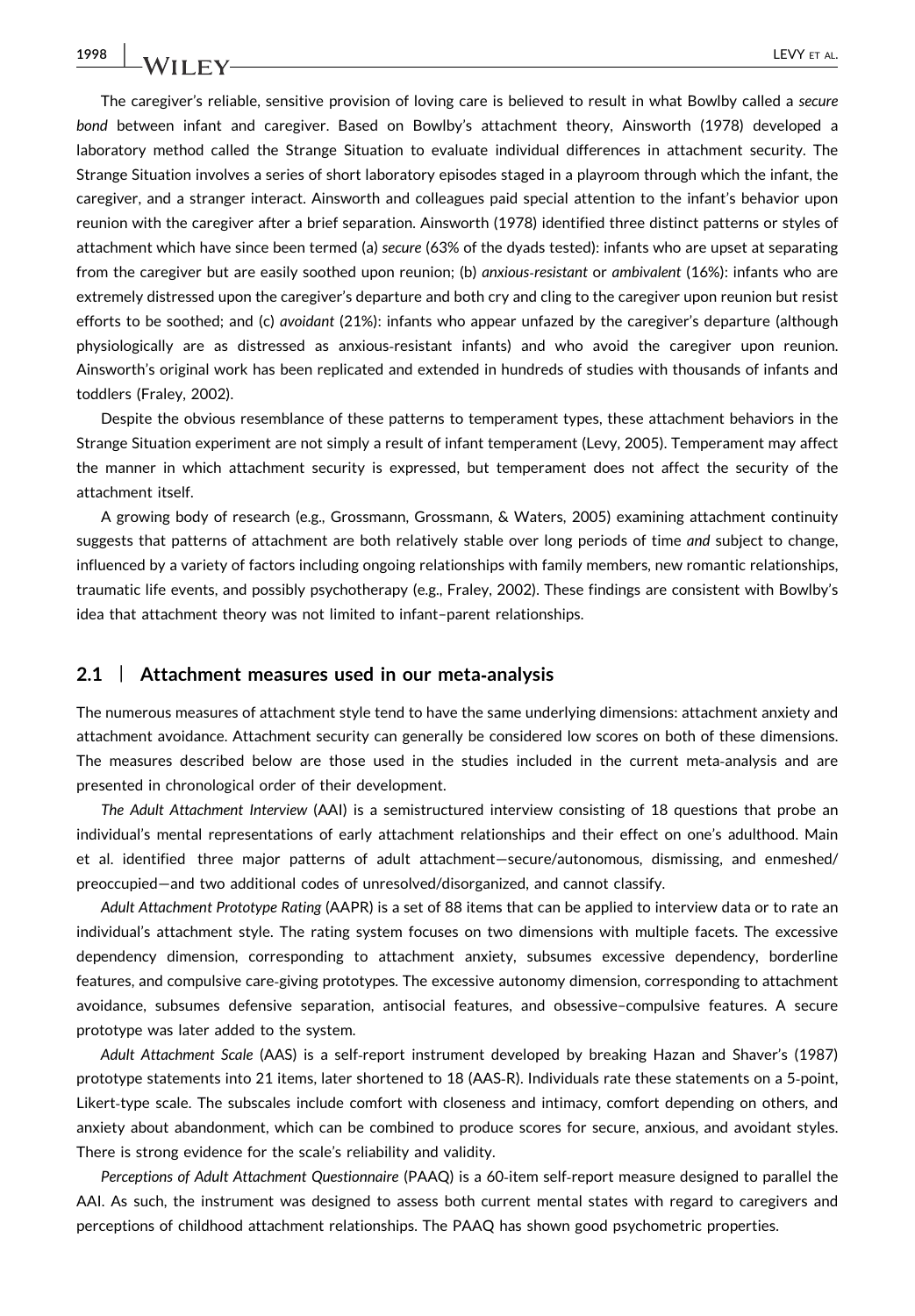#### LEVY ET AL.  $\begin{array}{|c|c|c|c|c|c|}\hline \text{L2V} & \text{1999} \\\hline \end{array}$

Relationship Questionnaire (RQ) is a self‐report questionnaire based on Bartholomew's (1990) four‐category model of attachment. The RQ consists of four paragraphs describing each of the attachment prototypes—secure, fearful, preoccupied, and dismissing. Participants rate how well each corresponds to their romantic relationship pattern. Participants then select the one paragraph that best describes them.

Relationship Style Questionnaire (RSQ) contains 30 short statements on a 5‐point Likert scale indicating one's characteristic style in close relationships. Five statements contribute to the secure and dismissing attachment patterns, and four statements contribute to the fearful and preoccupied attachment patterns. Two underlying dimensions can be derived by using the scores from the four prototype items to create linear combinations representing the self‐ and other‐model attachment dimensions.

Attachment Style Questionnaire (ASQ) is a 40‐item self‐report questionnaire rated on a 6‐point Likert‐type scale. Its subscales include: Self‐Confidence, Discomfort with Closeness, Need for Approval, Preoccupation, and Relationships as Secondary. The instrument has adequate reliability and predictive validity, converging with other attachment measures.

Reciprocal Attachment Questionnaire (RAQ) is a 43‐item 5‐point Likert‐type self‐report questionnaire designed to assess nine dimensions of adult attachment patterns with significant others. Four subscales—Compulsive Self‐Reliance, Compulsive Care‐Giving, Compulsive Care‐Seeking, and Angry Withdrawal—assess dysfunctional patterns of adult attachment. The validity and reliability of the RAQ have been established in both clinical and nonclinical adult populations.

Experiences in Close Relationships (ECR) is a 36‐item, self‐report questionnaire that measures anxious and avoidant attachment domains. Participants rate the extent to which each item is descriptive of their feelings in close relationships on a 7‐point scale. The reliability and validity of the scales have been demonstrated. Since the development of the original ECR, there have been a number of revised versions, including a short form (ECR‐S).

Psychosis Attachment Measure (PAM) is a 16‐item self‐report measure that assesses the attachment dimensions of anxiety and avoidance. Participants rate how characteristic each item is of them on a 4‐point scale. The measure has shown good reliability and validity in both clinical and nonclinical samples.

#### 3 | CLINICAL EXAMPLES

Below we provide clinical examples for adults with secure, preoccupied (anxious), and dismissing (avoidant) attachment styles. Although we discuss clinical examples through the lens of attachment categories, which provide memorable, clinically relevant prototypes, research suggests that attachment is better conceptualized dimensionally as a function of level of attachment anxiety and level of attachment avoidance.

The attachment categories described below can be captured by arraying an individual in a quadrant based on his or her level on the dimensions. Thus, those low in attachment anxiety and low in attachment avoidance would fall into a quadrant representing secure attachment and tend to be more collaborative, receptive, and better able to utilize treatment (Mikulincer & Shaver, 2007). In contrast, those who score high on attachment avoidance but low on attachment anxiety would be placed in a quadrant characterized by dismissing attachment, and are often less engaged in treatment. Those high in attachment anxiety but low in attachment avoidance are considered preoccupied with attachment (also referred to as anxious-ambivalent attachment), and tend to present as more needy in therapy but not necessarily compliant with treatment (e.g., Dozier, 1990).

#### 3.1 | Secure attachment

Sandy, who was securely attached, entered treatment due to feelings of depression following the birth of her daughter. She had considered her marriage happy but with the birth of her daughter there had been increasing stress and fights with her husband. Additionally, she was anxious about parenting and while thrilled to be a mother, she also felt a sense of disappointment and concern about her marriage. At times she cried and although clearly distressed, she related easily with the therapist and showed trust in the therapist. At times she would become quiet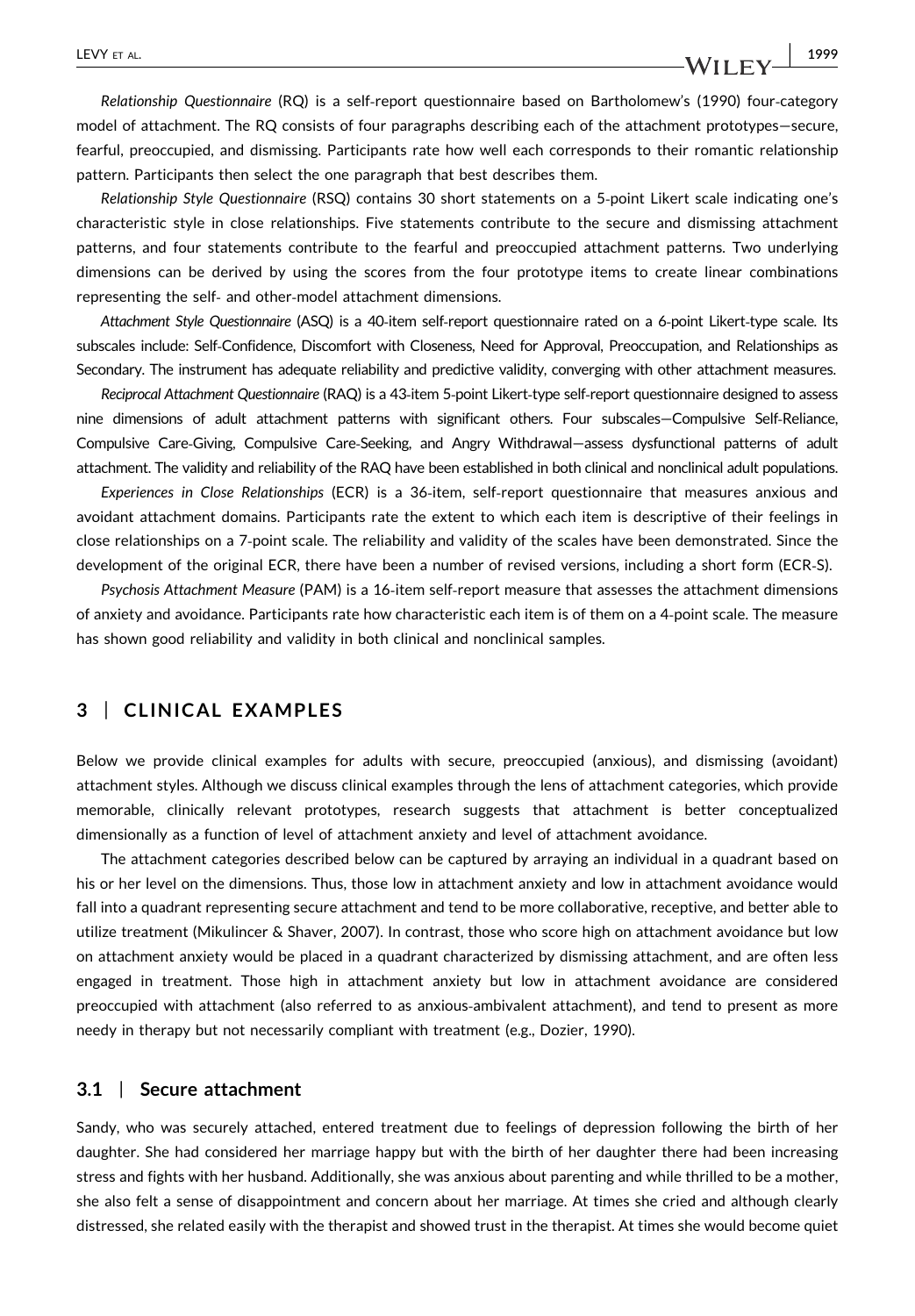2000 | **LA/IIF** V

in session but when the therapist asked her about it, she shared her concerns, even when it was about the therapist or what the therapist might think of her. She tolerated discussing difficult topics, was relatively nondefensive, had access to her thoughts and feelings, and most importantly, tended to be able to integrate and utilize the therapist's comments. Sandy spoke openly about her ambivalence toward herself, the baby, her husband, and the therapist when such feelings arose. As the therapy proceeded, she tolerated her ambivalence better and felt more positive. Consistent with those with secure attachment, Sandy showed gratitude toward the therapist for providing treatment and was tolerant of the therapist's moments of empathic failure.

#### 3.2 | Preoccupied (anxious) attachment

Penny, who was preoccupied in her attachment, entered psychotherapy after the breakup with a boyfriend and subsequent complaints of anxiety and depression. Because preoccupied individuals can be so interpersonally engaged, they often initially appear easy to treat. Penny was frequently distressed and eager to discuss her worries and relationship difficulties. She often lamented her own role in these problems. However, other times Penny presented in sessions with a friendly, cavalier demeanor toward the issues that brought her to therapy, frequently chatting about trivial matters. Other times she came into session very upset and angry about interpersonal slights for which she actively sought the therapist's agreement. Like many preoccupied patients, Penny presented with chaotic and contradictory representations of herself and others. Although Penny readily shared her internal experience with the therapist, it often felt confusing and entangled. Most of the time, Penny presented as compliant, dependent, and even needy of the therapist's approval but other times she was testy with the therapist and lashed out at her.

Both clinical and empirical evidence suggests that these individuals are difficult to treat (Dozier, 1990). Those classified as preoccupied, as compared with those classified as dismissing, tend to show less improvement (Fonagy et al., 1996). It is hypothesized that preoccupied patients are more difficult to treat because their representational systems are intricately linked with emotions that are entrenched in a preoccupation with difficult events in their lives (Slade, 2004); thus, behavior change tends to occur over a long period of time, resulting from the therapist's long-term emotional availability and tolerance for chaos.

#### 3.3 | Dismissing (avoidant) attachment

Dismissing patients are often resistant to treatment, have difficulty asking for help, and retreat from help when it is offered (Dozier, 1990). Indeed, dismissing patients often evoke feelings in therapists of being excluded from their patients' lives (Diamond et al., 2003). A patient classified as dismissing came into session one morning and announced, to her therapist's surprise, that she was getting married that afternoon. Although he had known of her engagement, it had been many months since she had brought up any aspect of her upcoming marriage.

Psychotherapists working with dismissing patients may be pulled into enactments, where they find themselves in a situation analogous to a "chase and dodge" sequence with mothers and infants (Beebe & Lachmann, 1988). That leaves the patient feeling intruded upon only to withdraw further. Conversely, those with dismissing attachment may effectively curtail the therapist's capacity to engage with, visualize, or evoke the individual's representational world, or identify with the patient.

#### 4 | META‐ANALYTIC REVIEW

To characterize the relation between adult attachment and psychotherapy outcome, we conducted several meta‐ analyses of attachment anxiety and avoidance, the most established and prevalent dimensions of attachment in research to date. In addition, we also examined attachment security, which can be conceptualized as a blend of low avoidance and low anxiety dimensions.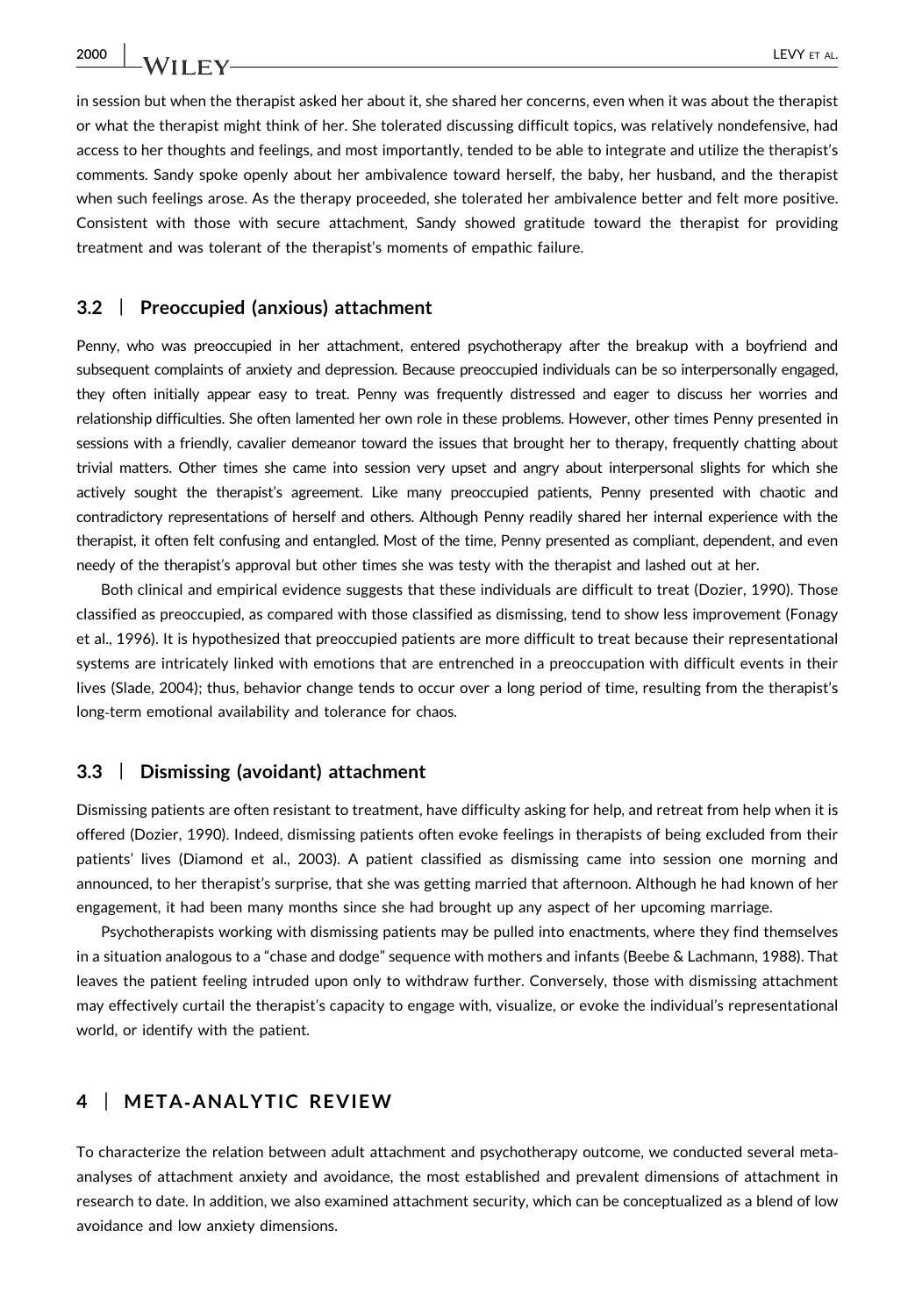To examine whether treatment adaptation may moderate these relations, we examined treatment type as a possible moderator. We focused on whether the treatment had an interpersonal component (vs. not) as a proxy for a possible adaptation, under the assumption that an interpersonal component better addresses the attachment and therapeutic needs of patients with insecure attachment.

#### 4.1 | Inclusion criteria and search strategy

Eligible studies were reports of psychotherapy outcome in samples of psychotherapy‐seeking adults (Figure 1). These studies were found first through articles reviewing the literature (e.g., Berant & Obegi, 2009) and PsycINFO searches. These searches, conducted in May 2015 and July 2016, used the intersections of the terms attachment, interpersonal style, relation\* style, or the name of an adult attachment measure (see Ravitz, Maunder, Hunter, Sthankiya, & Lancee [2010], for a list of adult attachment measures) with either therap\* outcome, psychotherap\* outcome, or outcome. The search also specified either treatment outcome/clinical trial or empirical study methodology.

The combination of these literature searches returned 2,887 results. We used the following inclusion criteria: (a) presented in English; (b) published report of individual, group, couples, and/or family psychotherapy outcome; (c) measures both patients' pretreatment attachment security, anxiety, and/or avoidance as well as outcome posttreatment; (d) not a case study; (e) not a dissertation. These criteria resulted in 49 studies, although only 36 studies provided suitable statistics for at least one analysis (after contacting corresponding authors), containing 48 separate therapy samples with a combined N of 3,158 patients (Table 1).



FIGURE 1 Flowchart for screening and inclusion of studies in the meta-analyses. \*In these cases, authors were contacted for data, but either did not respond or no longer had access to the data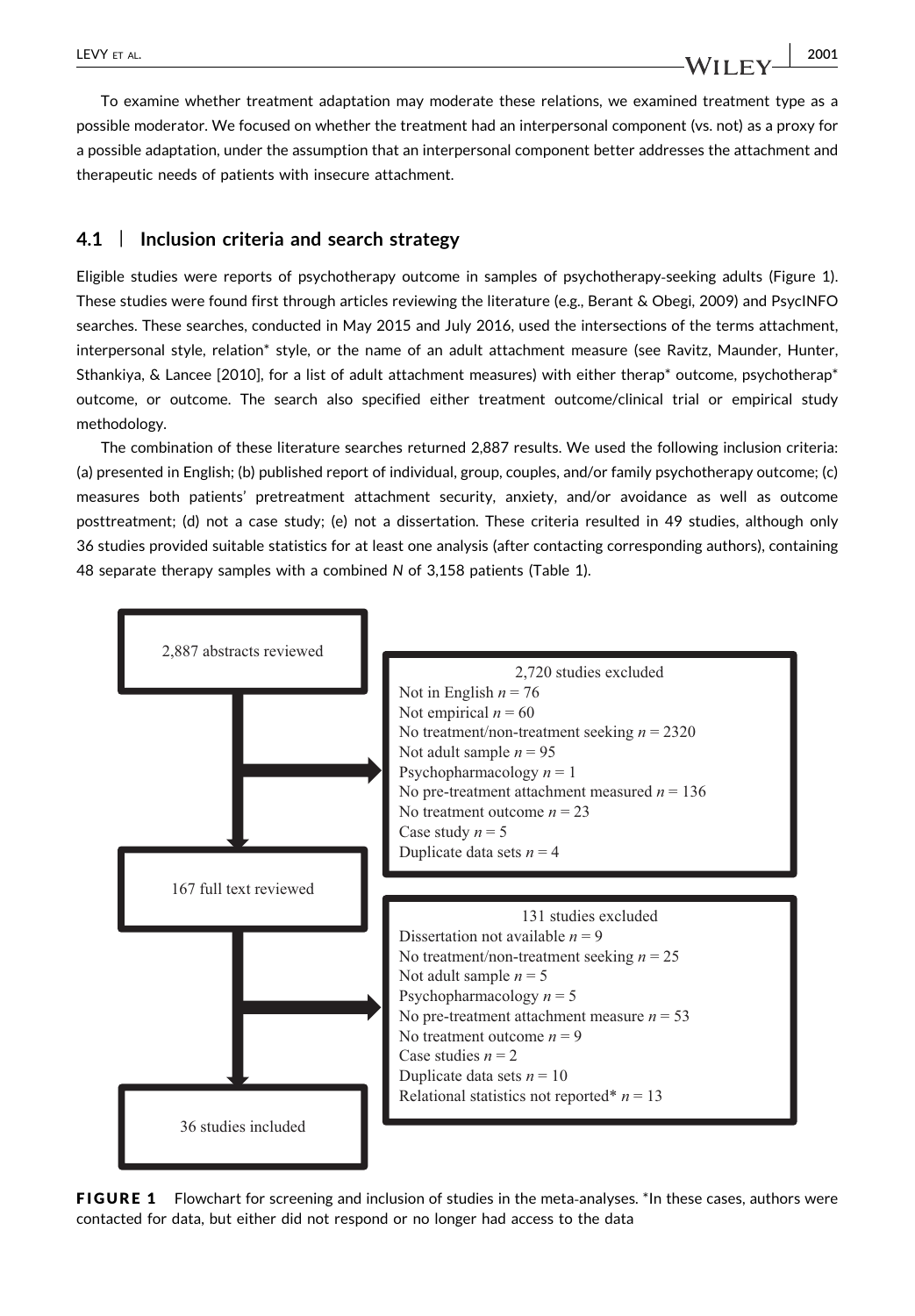| <b>THART</b>                  | The Music of the Music of the Music of the Music of the Music of the Music of the Music of the Music of the Music of the Music of the Music of the Music of the Music of the Music of the Music of the Music of the Music of t |                                      |                 |                 |                |                | Illication of the control of the state of the control of the control of the control of the control of the control of the control of the control of the control of the control of the control of the control of the control of |            |             |            |                 |             |
|-------------------------------|--------------------------------------------------------------------------------------------------------------------------------------------------------------------------------------------------------------------------------|--------------------------------------|-----------------|-----------------|----------------|----------------|-------------------------------------------------------------------------------------------------------------------------------------------------------------------------------------------------------------------------------|------------|-------------|------------|-----------------|-------------|
|                               | Psychotherapy                                                                                                                                                                                                                  |                                      |                 | Patients        |                |                |                                                                                                                                                                                                                               | Attachment |             |            | Outcome         |             |
| Study                         | Type                                                                                                                                                                                                                           | $\triangleq$                         | Duration        | z               | % F            | Age            | <b>Diagnosis</b>                                                                                                                                                                                                              | Measure    | Styles      | Timepoints | Domains         | Timepoints  |
| Bélanger et al. (2011)        | ΡŚ                                                                                                                                                                                                                             | $\triangleq$                         | $\overline{1}$  | $\overline{4}$  | 99             | $\overline{6}$ | РOЧ                                                                                                                                                                                                                           | RQ         | Sec         | Pre        | Sym/Fun         | Post        |
| Benson et al. (2013)          | ICBT (male)                                                                                                                                                                                                                    | $\triangleq$                         | 22              | $\overline{4}$  | $\circ$        | 43             | Marital                                                                                                                                                                                                                       | AAS        | Anx/Avo     | Pre        | Sym/Fun         | Pre/post    |
|                               | ICBT (female)                                                                                                                                                                                                                  | $\mathbf{\underline{\circ}}$         | 22              | 45              | $^{100}$       | 42             | Marital                                                                                                                                                                                                                       | AAS        | Anx/Avo     | P.<br>Pre  | Sym/Fun         | Pre/post    |
|                               | TCBT (male)                                                                                                                                                                                                                    | $\triangleq$                         | 24              | $\overline{4}$  | $\circ$        | 43             | Marital                                                                                                                                                                                                                       | AAS        | Anx/Avo     | Pre        | Sym/Fun         | Pre/post    |
|                               | TCBT (female)                                                                                                                                                                                                                  | $\triangleq$                         | 24              | 42              | 100            | 42             | Marital                                                                                                                                                                                                                       | AAS        | Anx/Avo     | Pre        | Sym/Fun         | Pre/post    |
| Bernecker et al. (2015)       | CBT                                                                                                                                                                                                                            | $\frac{P}{Z}$                        | 16              | 26              | 73             | 34             | NDD                                                                                                                                                                                                                           | ECR        | Anx/Avo     | Pre/post   | Sym/Dro         | Pre/post    |
|                               | $\overline{\Xi}$                                                                                                                                                                                                               | $\triangleq$                         | $\frac{6}{1}$   | 27              | 78             | 43             | <b>ADD</b>                                                                                                                                                                                                                    | ECR        | Anx/Avo     | Pre/post   | Sym/Dro         | Pre/post    |
| Berry et al. (2015)           | $MI + CBT$                                                                                                                                                                                                                     | $\frac{P}{Z}$                        | 52              | 72              | 87             | 38             | Psych. + SU                                                                                                                                                                                                                   | PAM        | Anx/Avo     | Pre        | Sym/Fun         | Pre/post    |
| Byrd et al. (2010)            | Mixed                                                                                                                                                                                                                          | $\sum_{i=1}^{n}$                     | 12              | 66              | 59             | 23             | Mixed                                                                                                                                                                                                                         | AAS-R      | Anx/Avo     | Pre        | Sym             | Pre/post    |
| Daniel et al. (2016)          | CBT                                                                                                                                                                                                                            | $\frac{p}{Z}$                        | 20              | 32              | 99             | 26             | $\mathsf{B}$                                                                                                                                                                                                                  | <b>AAI</b> | Sec/Anx/Avo | Pre        | Sym/Dro/Per     | Pre/post    |
|                               | Ъd                                                                                                                                                                                                                             | $\triangleq$                         | 20              | 24              | 66             | 26             | $\mathsf{B}^{\mathsf{K}}$                                                                                                                                                                                                     | <b>AAI</b> | Sec/Anx/Avo | Pre        | Sym/Dro/Per     | Pre/post    |
| Diamond et al. (2016)         | ABFT                                                                                                                                                                                                                           | $\mathbf{\underline{\underline{o}}}$ | 11              | $\frac{6}{2}$   | 61             | 25             | $\leq$                                                                                                                                                                                                                        | ECR-RS     | Anx/Avo     | Pre/post   | Sym             | Pre/post    |
|                               | 岳                                                                                                                                                                                                                              | $\triangleq$                         | 11              | $\frac{6}{2}$   | $\overline{6}$ | 26             | S                                                                                                                                                                                                                             | ECR-RS     | Anx/Avo     | Pre/post   | Sym             | Pre/post    |
| Forbes et al. (2010)          | CBT                                                                                                                                                                                                                            | $\frac{P}{Z}$                        | 12              | 103             | $\circ$        | 53             | PTSD                                                                                                                                                                                                                          | RSQ        | Sec/Anx/Avo | Pre        | Sym             | Pre/post    |
| Gois et al. (2014)            | $\overline{5}$                                                                                                                                                                                                                 | $\triangleq$                         | 26              | $\overline{11}$ | 100            | 57             | <b>UOD</b>                                                                                                                                                                                                                    | AAS-R      | Sec/Anx/Avo | Pre/post   | Sym/Fun         | Pre/post    |
| Hoyer et al. (2016)           | $\overline{C}$                                                                                                                                                                                                                 | $\frac{P}{Z}$                        | 39              | 244             | 54             | 35             | <b>GAD</b>                                                                                                                                                                                                                    | ECR-R      | Anx/Avo     | Pre        | Sym/Dro         | Post        |
| Illing et al. (2010)          | $\mathop{\text{Li}}$                                                                                                                                                                                                           | $\triangleq$                         | 12              | 147             | 100            | 27             | ED                                                                                                                                                                                                                            | ASQ        | Sec/Anx/Avo | Pre        | Sym/Dro         | Pre/post    |
| Joyce et al. (2009)           | <b>LGd</b>                                                                                                                                                                                                                     | $\triangleq$                         | 18              | 133             | 64             | 37             | Mixed                                                                                                                                                                                                                         | RAQ        | Sec/Anx/Avo | Pre        | Sym/Dro/Fun/Per | Pre/post    |
| Joyce et al. (2013)           | TGd                                                                                                                                                                                                                            | $\triangleq$                         | $\frac{8}{1}$   | 48              | 57             | $\overline{4}$ | Mixed                                                                                                                                                                                                                         | ECR        | Anx/Avo     | Pre        | Sym/Dro/Fun/Per | Pre/post    |
| Kowal et al. (2015)           | CBT                                                                                                                                                                                                                            | $\frac{P}{Z}$                        | 4               | 235             | 61             | 48             | Pain                                                                                                                                                                                                                          | ECR        | Anx/Avo     | Pre        | Sym/Fun         | Post        |
| Brossart (2009)<br>Lawson and | Int. CBT-PDT                                                                                                                                                                                                                   | $\triangleq$                         | $\overline{17}$ | 49              | $\circ$        | 32             | $\geq$                                                                                                                                                                                                                        | AAS        | Anx/Avo     | Pre        | Sym             | Post        |
| Levy et al. (2006)            | <b>TBO</b>                                                                                                                                                                                                                     | $\frac{P}{Z}$                        | 52              | 29              | 96             | 32             | OdB                                                                                                                                                                                                                           | AAI, ECR   | Sec/Anx/Avo | Pre/post   | Sym/Dro/Fun     | Pre/post    |
|                               |                                                                                                                                                                                                                                |                                      |                 |                 |                |                |                                                                                                                                                                                                                               |            |             |            |                 | (Continues) |

TABLE 1 Summary of studies included in meta-analysis of patient attachment and treatment outcome TABLE 1 Summary of studies included in meta‐analysis of patient attachment and treatment outcome

2002 -WILEY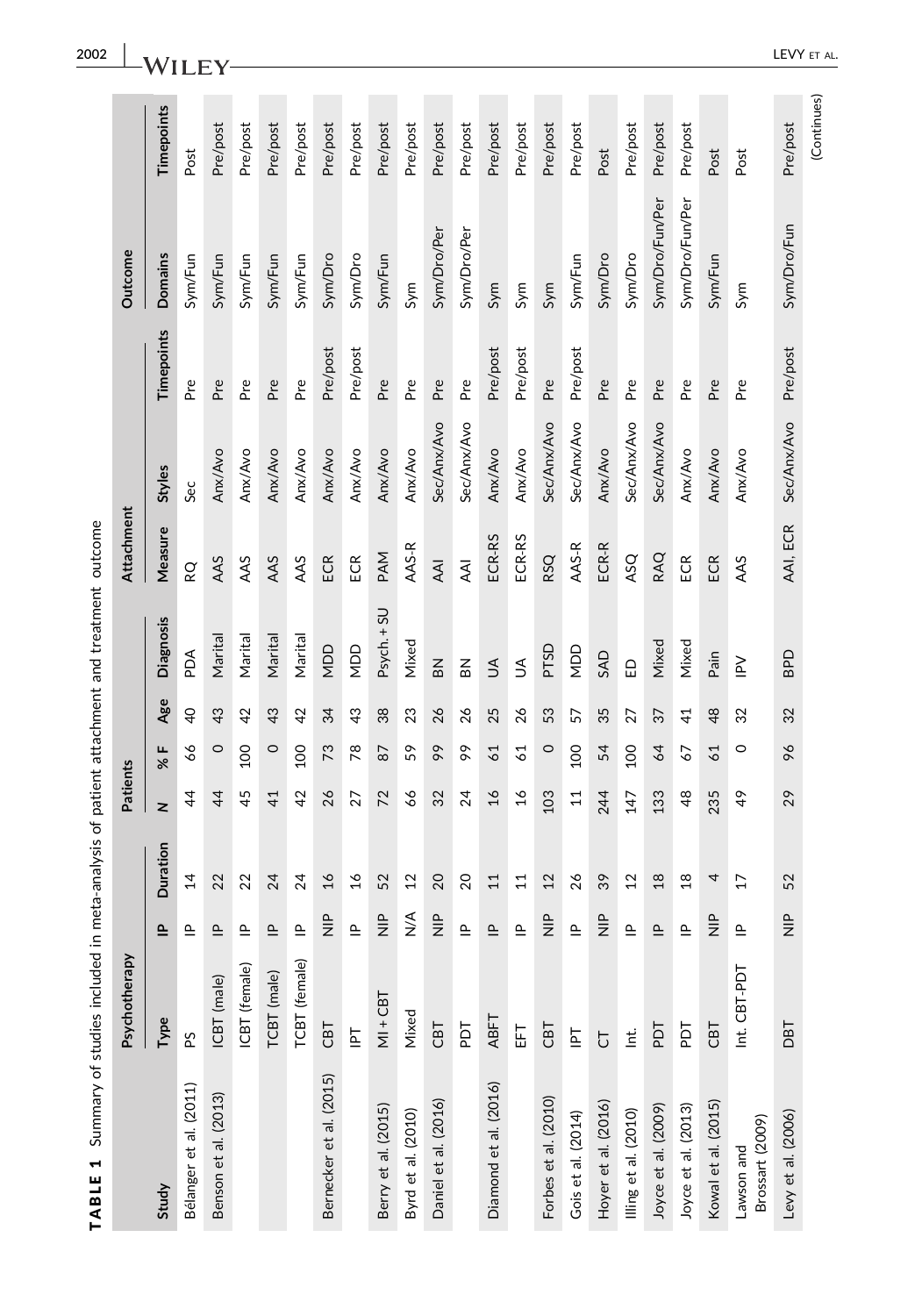| (Continued)<br>TABLE 1          |                                              |                       |                 |                                  |                |                 |                  |            |             |                   |                |                     |
|---------------------------------|----------------------------------------------|-----------------------|-----------------|----------------------------------|----------------|-----------------|------------------|------------|-------------|-------------------|----------------|---------------------|
|                                 | Psychotherapy                                |                       |                 | Patients                         |                |                 |                  | Attachment |             |                   | Outcome        |                     |
| Study                           | Type                                         | $\mathbf{r}$          | Duration        | $\geq$                           | щ<br>ৼ         | Age             | <b>Diagnosis</b> | Measure    | Styles      | <b>Timepoints</b> | <b>Domains</b> | Timepoints          |
|                                 | SPT                                          | $\mathbf{r}$          | 52              | $\infty$                         | 93             | 33              | <b>Gdg</b>       | AAI, ECR   | Sec/Anx/Avo | Pre/post          | Sym/Dro/Fun    | Pre/post            |
|                                 | ΤFΡ                                          | $\mathbf{r}$          | 52              | $\overline{30}$                  | 96             | 28              | <b>GdB</b>       | AAI, ECR   | Sec/Anx/Avo | Pre/post          | Sym/Dro/Fun    | Pre/post            |
| Lindgren et al. (2008)          | FOR                                          | $\mathbf{r}$          | $^{12}$         | 32                               | 73             | $\overline{4}$  | Mixed            | RSQ        | Sec/Anx/Avo | Pre               | Sym/Dro        | Pre/post            |
| Marmarosh et al. (2009)         | Mixed                                        | $\leq$                | 15              | 31                               | 71             | 25              | Unspec.          | ECR        | Anx/Avo     | Pre               | Sym            | Post                |
| McBride et al. (2006)           | CBT                                          | $\frac{a}{7}$         | $\overline{17}$ | 28                               | $\overline{7}$ | $\overline{a}$  | <b>UON</b>       | RSQ        | Anx/Avo     | Pre               | Sym            | Post                |
|                                 | $\overline{\Xi}$                             | $\Delta$              | $\overline{17}$ | 27                               | 72             | $\overline{41}$ | <b>UON</b>       | RSQ        | Anx/Avo     | Pre               | Sym            | Post                |
| Meyer et al. (2001)             | Mixed                                        | $\frac{4}{5}$         | 52              | $\overline{a}$<br>$\overline{4}$ | 57             | 35              | <b>PDNOS</b>     | AAPR       | Anx/Avo     | Pre               | Sym/Fun        | Post                |
| Rosenkranz (2009)<br>Muller and | $\ensuremath{\underline{\mathsf{t}}}\xspace$ | $\mathbf{r}$          | $\infty$        | 61                               | 64             | 43              | PTSD             | RSQ        | Sec/Anx/Avo | Pre/post          | Sym/Dro        | Pre/post            |
| Newman et al. (2015)            | $CBT + IEP$                                  | ௨                     | $\overline{4}$  | 42                               | 72             | 37              | GAD              | PAAQ       | Anx/Avo     | Pre/post          | Sym/Dro        | Pre/post            |
|                                 | $CBT + SL$                                   | $\frac{a}{z}$         | 14              | 39                               | 80             | 37              | GAD              | PAAQ       | Anx/Avo     | Pre/post          | Sym/Dro        | Pre/post            |
| Parker et al. (2012)            | MFT (female)                                 | $\mathbf{r}$          | 4               | 59-<br>4                         | <b>200</b>     | $\mathsf I$     | Marital          | ECR        | Anx/Avo     | Pre               | Sym            | Post                |
|                                 | MFT (male)                                   | $\mathtt{\mathtt{a}}$ | 4               | 59-<br>4                         | $\circ$        | $\mathsf I$     | Marital          | ECR        | Anx/Avo     | Pre               | Sym            | Post                |
| Reiner et al. (2016)            | Ъq                                           | $\mathbf{r}$          | $\infty$        | $\overline{4}$                   | 100            | $\infty$        | NDD              | <b>AAI</b> | Sec         | Pre/post          | Sym            | Pre/post            |
| Grenyer (2004)<br>Reis and      | PDT                                          | $\mathbf{r}$          | $\frac{1}{6}$   | 58                               | 59             | 46              | NDD              | RQ         | Sec/Anx/Avo | Pre               | Sym            | Pre/post            |
| Sauer et al. (2010)             | Mixed                                        | $\frac{4}{5}$         | $\overline{ }$  | SO                               | 68             | 28              | Mixed            | ECR        | Anx/Avo     | Pre               | Sym            | Pre/post            |
| Smith et al. (2012)             | $\overline{\mathbb{F}}$                      | $\Delta$              | 36              | 30                               | 100            | 37              | MDD+CSA          | ECR        | Anx/Avo     | Pre               | Sym/Dro        | Pre/post            |
|                                 | TAU                                          | $\frac{4}{5}$         | 36              | 20                               | 100            | 57              | MDD+CSA          | ECR        | Anx/Avo     | Pre               | Sym/Dro        | Pre/post            |
| Stalker et al. (2005)           | $\mathop{\underline{t}}$                     | $\Delta$              | P               | $11-$<br>$\sim$                  | 100            | 41              | PTSD             | RAQ        | Anx/Avo     | Pre/post          | Sym/Dro        | Pre/post            |
| Strauss et al. (2006)           | ГQd                                          | $\mathbf{r}$          | $\overline{c}$  | 50-                              | 20             | 34              | Mixed            | AAPR       | Sec         | Pre               | Sym/Per        | (Continues)<br>Post |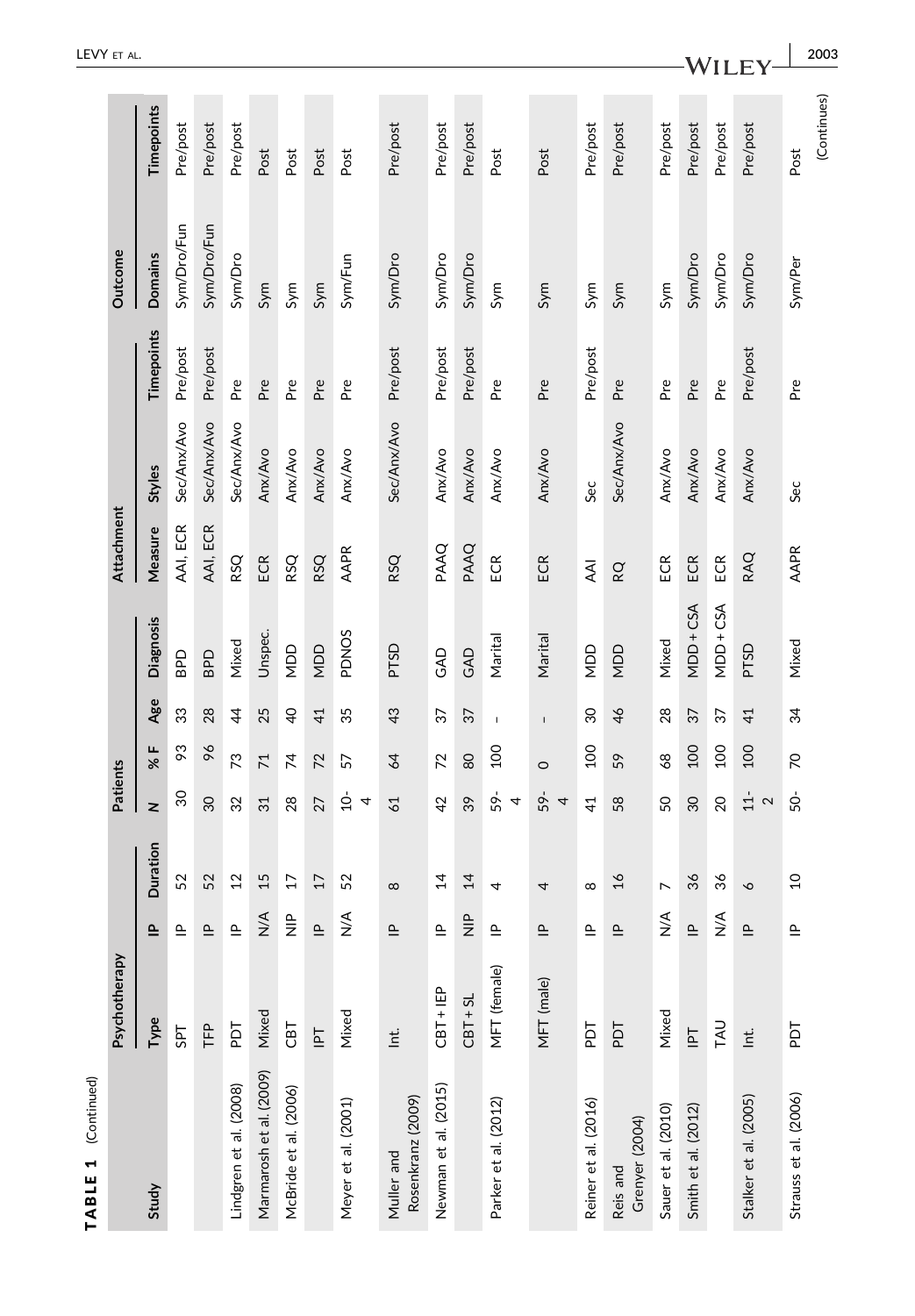|   |  | ֚֚֬ |
|---|--|-----|
| ٠ |  |     |
|   |  |     |
|   |  |     |
|   |  |     |

|                                                                                                                                                                                    | Psychotherapy |               |                | Patients        |                       |     |                  | Attachment  |             |            | Outcome        |            |
|------------------------------------------------------------------------------------------------------------------------------------------------------------------------------------|---------------|---------------|----------------|-----------------|-----------------------|-----|------------------|-------------|-------------|------------|----------------|------------|
| Study                                                                                                                                                                              | Type          | $\triangleq$  | Duration       | z               | %F                    | Age | <b>Diagnosis</b> | Measure     | Styles      | Timepoints | <b>Domains</b> | Timepoints |
|                                                                                                                                                                                    |               |               |                | 4               |                       |     |                  |             |             |            |                |            |
| Strauss et al. (2011)                                                                                                                                                              | Int. PDT-PCT  | $\triangleq$  |                | $\overline{19}$ | 100                   | 31  | <b>AVPD</b>      | AAPR        | Sec/Anx/Avo | Pre/post   | Sym/Fun/Per    | Pre/post   |
|                                                                                                                                                                                    | Int. PDT-PCT  | $\triangleq$  |                | 21              | $\overline{0}$        | 31  | <b>Od8</b>       | <b>AAPR</b> | Sec/Anx/Avo | Pre/post   | Sym/Fun/Per    | Pre/post   |
| Tasca et al. (2006)                                                                                                                                                                | ГВJ           | $\frac{a}{Z}$ | $\frac{8}{1}$  | 46              | $\overline{6}$        | 43  | BED              | ASQ         | Sec/Anx/Avo | Pre/post   | Sym/Dro/Per    | Pre/post   |
|                                                                                                                                                                                    | Гq            | $\triangleq$  | $\frac{8}{1}$  | 47              | $\tilde{\varepsilon}$ | 43  | BED              | ASQ         | Sec/Anx/Avo | Pre/post   | Sym/Dro/Per    | Pre/post   |
| Tasca et al. (2013)                                                                                                                                                                | Гq            | $\triangleq$  | $\frac{6}{1}$  | 83              | <b>SOT</b>            | 42  | BED              | ASQ         | Sec/Anx/Avo | Pre/post   | Sym/Dro/Per    | Pre/post   |
| Taylor et al. (2015)                                                                                                                                                               | 780           | $\frac{a}{Z}$ | $\frac{3}{2}$  | 56              | 62                    | 41  | Mixed            | ECR         | Anx/Avo     | Pre/post   | Sym/Dro        | Pre/post   |
| Travis et al. (2001)                                                                                                                                                               | Гq            | $\cong$       | 21             | 32              | 77                    | 41  | Unspec.          | <b>BARS</b> | Sec/Anx/Avo | Pre/post   | Sym/Dro        | Pre/post   |
| Watson et al. (2014)                                                                                                                                                               | 185           | $\frac{a}{Z}$ | $\frac{6}{1}$  | 26              | 67                    | 38  | NDD              | ASQ         | Sec/Anx/Avo | Pre/post   | Sym/Dro/Per    | Pre/post   |
|                                                                                                                                                                                    | 됴             | $\triangleq$  | $\frac{6}{1}$  | 29              | 67                    | 38  | NDD              | ASQ         | Sec/Anx/Avo | Pre/post   | Sym/Dro/Per    | Pre/post   |
| Zalaznik et al. (2017)                                                                                                                                                             | ГВJ           | $\frac{a}{Z}$ | $\overline{2}$ | 31              | $\overline{6}$        | 33  | Add              | ECR         | Anx/Avo     | Pre/post   | Sym/Dro        | Pre/post   |
| Note. Psychotherapy type: ABFT: attachment-based family therapy; CBT: cognitive-behavioral therapy; CT: cognitive therapy; DBT: dialectical behavior therapy; EFT: emotion-focused |               |               |                |                 |                       |     |                  |             |             |            |                |            |

therapy; ICBT: integrative couples' behavior therapy; IEP: interpersonal and emotional processing; Int.: integrative; IPT: interpersonal therapy; MFT: marriage and family therapy; MI: therapy; ICBT: integrative couples' behavior therapy; IEP: interpersonal and emotional processing; Int.: integrative; IPT: interpersonal therapy; MFT: marriage and family therapy; MI: motivational interviewing; PDT: psychodynamic therapy; PS: problem solving; SL: supportive listening; SPT: supportive-psychodynamic therapy; TAU: treatment-as-usual; TCBT: motivational interviewing; PDT: psychodynamic therapy; PS: problem solving; SL: supportive listening; SPT: supportive‐psychodynamic therapy; TAU: treatment‐as‐usual; TCBT: raditional couples' behavior therapy; TFP: transference-focused psychotherapy. traditional couples' behavior therapy; TFP: transference‐focused psychotherapy.

Interpersonal psychotherapy type: IP: interpersonal; NIP: noninterpersonal. Interpersonal psychotherapy type: IP: interpersonal; NIP: noninterpersonal.

Duration: Psychotherapy duration in weeks. Duration: Psychotherapy duration in weeks. Patient variables: %F: percent female; Age: mean age in years. Patient variables: %F: percent female; Age: mean age in years.

Attachment measure: AAI: Adult Attachment Interview; AAPR: Adult Attachment Prototype Rating; AAS/-R: Adult Attachment Scale/-Revised; ASQ; Attachment Style Questionnaire; Diagnosis: AVPD: avoidant personality disorder: BED: binge eating disorder: BN: bullmia nervosa: BPD: borderline personality disorder: CSA: child sexual abuse: ED: eating disorder; GAD: generalized anxiety disorder; IPV: intimate partner violence; MDD: major depressive disorder; PDA: panic disorder and agoraphobia; PDNOS: personality disorder not-otherwise Diagnosis: AVPD: avoidant personality disorder; BED: binge eating disorder; BN: bulimia nervosa; BPD: borderline personality disorder; CSA: child sexual abuse; ED: eating disorder; GAD: generalized anxiety disorder; IPV: intimate partner violence; MDD: major depressive disorder; PDA: panic disorder and agoraphobia; PDNOS: personality disorder not‐otherwise Attachment measure: AAI: Adult Attachment Interview; AAPR: Adult Attachment Prototype Rating; AAS/‐R: Adult Attachment Scale/‐Revised; ASQ: Attachment Style Questionnaire; BARS: Bartholomew Attachment Rating Scale; ECR/-R/-RS: Experiences in Close Relationships scale/-Revised/-Relationship Structures; PAAQ: Perceptions of Adult Attachment BARS: Bartholomew Attachment Rating Scale; ECR/‐R/‐RS: Experiences in Close Relationships scale/‐Revised/‐Relationship Structures; PAAQ: Perceptions of Adult Attachment Questionnaire; PAM: Psychosis Attachment Measure; RAQ; Reciprocal Attachment Questionnaire; RQ; Relationship Questionnaire; RSQ; Relationship Scales Questionnaire. Questionnaire; PAM: Psychosis Attachment Measure; RAQ: Reciprocal Attachment Questionnaire; RQ: Relationship Questionnaire; RSQ: Relationship Scales Questionnaire. specified; Psych: psychosis; PTSD: posttraumatic stress disorder; SAD: social anxiety disorder; SU: substance use; UA; unresolved anger; Unspec: unspecified. specified; Psych.: psychosis; PTSD: posttraumatic stress disorder; SAD: social anxiety disorder; SU: substance use; UA; unresolved anger; Unspec.: unspecified. Attachment style: Anx: anxiety; Avo: avoidance; Sec: security. Attachment style: Anx: anxiety; Avo: avoidance; Sec: security.

Attachment/outcome measurement timepoints: Pre: pretreatment; Post: posttreatment. Attachment/outcome measurement timepoints: Pre: pretreatment; Post: posttreatment.

Outcome domain: Dro: dropout; Func: functioning; Per: personality; Sym: symptoms. Outcome domain: Dro: dropout; Func: functioning; Per: personality; Sym: symptoms.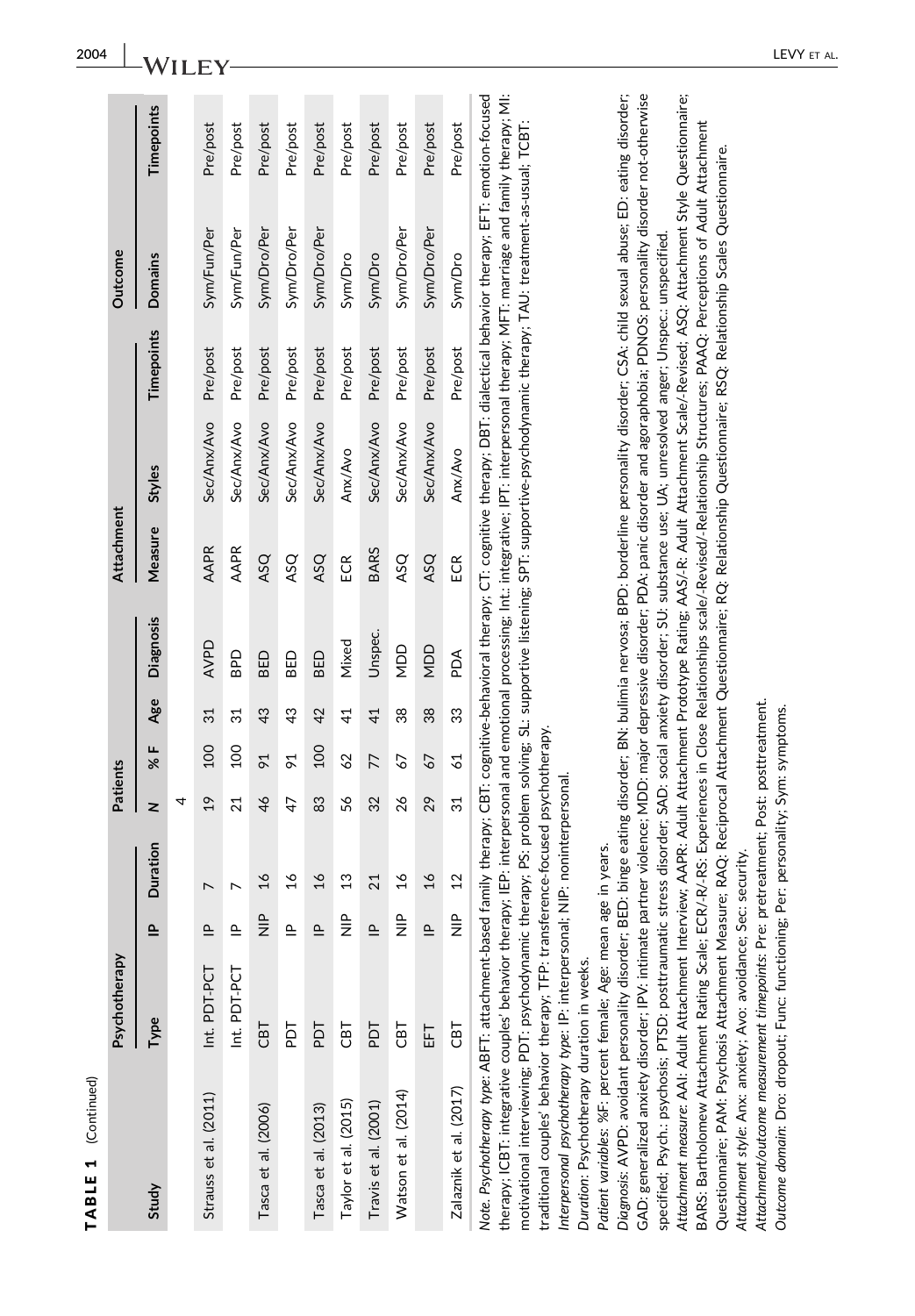#### 4.2 | Effect size estimates

Pearson's correlation coefficient was chosen as the principle measure of effect size because most studies utilized dimensional measures of attachment and outcome. Other effect size measures were converted to Pearson's correlation. Before analysis, all effect sizes were rescaled such that positive effects express greater attachment security (or lower anxiety/avoidance in attachment), predicting better treatment outcome/less dropout.

#### 4.3 | Study coding

Several patient characteristics were coded by trained graduate and undergraduate students: percent female, mean age, proportion White, mean level of education, dropout rate, and diagnosis of personality disorder. The treatment characteristics coded included: individual and/or group therapy, inpatient treatment, and length of treatment in weeks. We also classified treatment arms as "interpersonal" (any component directly addressing interpersonal difficulties and concerns; for example, psychodynamic and interpersonal therapies) or "noninterpersonal" (e.g., CBT for bulimia nervosa). The classification of treatment type was done independently by the second and third authors ( $\kappa$  = 0.95).

#### 4.4 | Meta‐analytic procedures

Data were analyzed in R Version 3.4.2 package "metafor" (Viechtbauer & R Core Team, 2017). Correlations were transformed to a Fisher's z scale to ensure normality of the underlying distribution (Borenstein, 2009) and transformed back to r values following analyses for ease of interpretation. We used the random‐effects multivariate multilevel option for meta‐analyses with multiple effect sizes nested within treatment groups, in turn nested within studies. A correlation of  $r = 0.50$  was assumed for the correlations among measures to adjust the weights of individual effect sizes (Borenstein, 2009).

Separate meta‐analyses were conducted to test whether (a) pretreatment attachment predicted posttreatment outcome ("Pre‐to‐Post"); (b) pretreatment attachment predicted change in outcome, to take into account pretreatment severity ("Pre-to-Change"); (c) change in attachment predicted change in outcome ("Change-to-Change"); and (d) pretreatment attachment predicted dropout ("Pre‐to‐Dropout").

Publication biases were examined using funnel plots and fail‐safe N calculations (i.e., the number of studies with an effect size of  $r = 0$  that would need to be added to the analysis to reduce the effect size to a trivial level of r = 0.05). Heterogeneity of effects was examined by estimating the percent of variance attributed to real differences in effect sizes (a multilevel  $l^2$ ; Viechtbauer & R Core Team, 2017). We fitted separate models for effect sizes involving attachment anxiety/avoidance and for effect sizes involving attachment security (due to overlap in these constructs). An omnibus model in each category was followed up with subgroup analyses examining the effects of attachment dimension (anxiety vs. avoidance), outcome domain (symptoms, functioning, and personality), and treatment type (interpersonal vs. noninterpersonal) on the correlation between attachment and outcome/dropout. Finally, we examined whether treatment type or other study characteristics moderated these effect sizes.

### 5 | RESULTS

In total, 36 studies were included in the meta-analysis, totaling 3,158 patients (M = 88 and SD = 104) and 827 effect sizes. Pre-to-Post effect sizes were the most common (317 effects), followed by Pre-to-Change (277), Change-to-Change (169), and finally Pre‐to‐Dropout (64).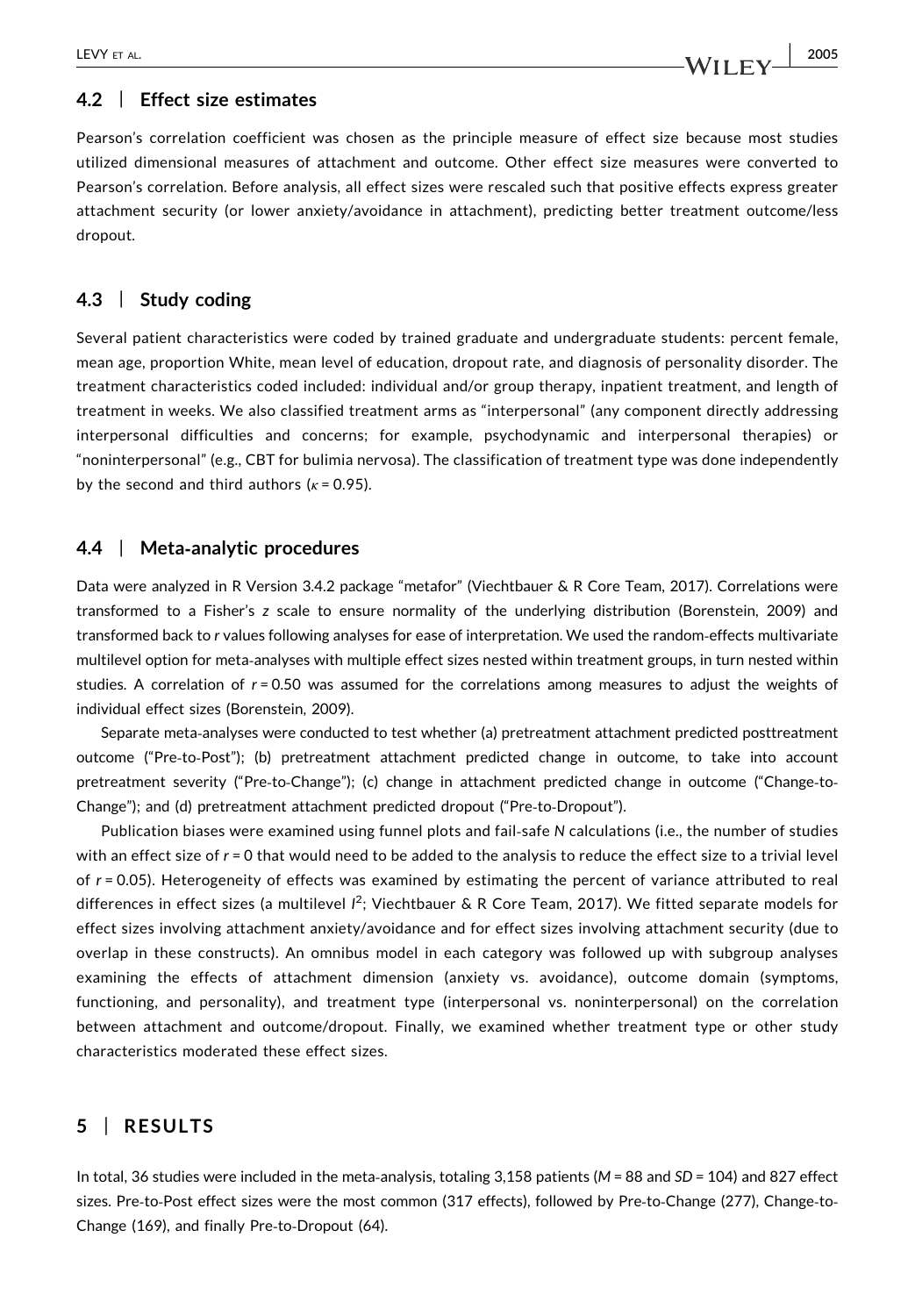2006 | **LA/IIF** V

#### 5.1 | Attachment as a predictor of treatment outcome

Pretreatment attachment was a small‐to‐moderate predictor of posttreatment outcome (Pre‐to‐Post), regardless of attachment style (r = 0.17, d = 0.35, p < 0.001, 95% CI = [0.13, 0.22], k = 32, fail-safe N = 550, l<sup>2</sup> = 53%). Greater attachment security/less insecurity predicted better posttreatment outcome. However, controlling for pretreatment levels on outcome measures (Pre-to-Change) made this effect nonsignificant. Nevertheless, greater improvement in attachment security predicted greater improvement in outcome (Change-to-Change) ( $r = 0.16$ , d = 0.32, p < 0.001, 95% CI = [0.07, 0.25],  $k = 15$ , fail-safe N = 446,  $l^2 = 52$ %). Finally, baseline attachment did not predict dropout. None of these effects appeared subject to publication bias.

#### 5.2 | Specific dimensions

We next examined specific effects of attachment anxiety, avoidance, and security. All effects of pretreatment attachment security on outcome at posttreatment (Pre-to-Post) were significant, in the small-moderate range (r = 0.16–0.23, d = 0.32–0.47), and did not differ by outcome domain ( $\chi^2$  = 1.31; p = 0.52). In addition, the effects of attachment anxiety and attachment avoidance combined on outcome at posttreatment did not differ by attachment style, outcome domain, or their interaction.

Next, we found that improvements in attachment security during treatment were positively correlated with improvements in symptoms with a small–medium significant effect ( $r = 0.19$ ,  $d = 0.39$ ), but not with improvements in personality or functioning (Change-to-Change).

Finally, treatment dropout was not predicted by pretreatment attachment security, anxiety, or avoidance.

#### 5.3 | Effect size by attachment style and treatment type

We also examined potential differences in the effects of attachment style by treatment type (interpersonal vs. noninterpersonal; Table 2). First looking at attachment security (Pre‐to‐Post), we found that the effect of treatment type approached significance ( $\chi^2_1$  = 3.34; p = 0.07). The effect of pretreatment attachment in noninterpersonal psychotherapies was in the medium-large range  $(r = .33, d = 0.70)$  compared to the effect in interpersonal psychotherapies, which was in the small–medium range  $(r = 0.15, d = 0.30)$ . However, we found that the effect size of pretreatment attachment anxiety and avoidance combined on outcome at posttreatment did not differ by treatment type ( $\chi^2_1$  = 0.06; p = 0.81), attachment style ( $\chi^2_1$  = 2.16; p = 0.14), or their interaction ( $\chi^2_1$  = 1.21; p = 0.27).

The effect sizes of improvements in attachment security on improvements in outcome (Change-to-Change) were nonsignificant for both treatment types and did not differ by treatment type ( $\chi^2_1$  = 0.00;  $p$  = 0.95). Finally, the nonsignificant effects of attachment security, anxiety, and avoidance on dropout did not differ by treatment type, attachment style, or their interaction.

#### 6 | MODERATORS

We also examined the moderating effect of several study-level treatment and patient characteristics on all effects of attachment with significant heterogeneity (i.e.,  $l^2$ >25%). Five study-level moderation effects on the differential effect of attachment anxiety versus avoidance were significant. Only one significant main effect of a moderator on attachment effects averaged across both attachment anxiety and avoidance appeared. No moderation effects of the security‐outcome relations were revealed (likely due to fewer studies reporting these data).

Year of publication predicted the difference between attachment anxiety and avoidance in Pre‐to‐Post effects  $(b = -0.01, z = -2.74, p < 0.01)$ , with anxiety being a stronger predictor than avoidance in older studies, with no difference by 2011. Treatment format also moderated these effects ( $\chi^2_3$ =14.20, p<0.01), such that attachment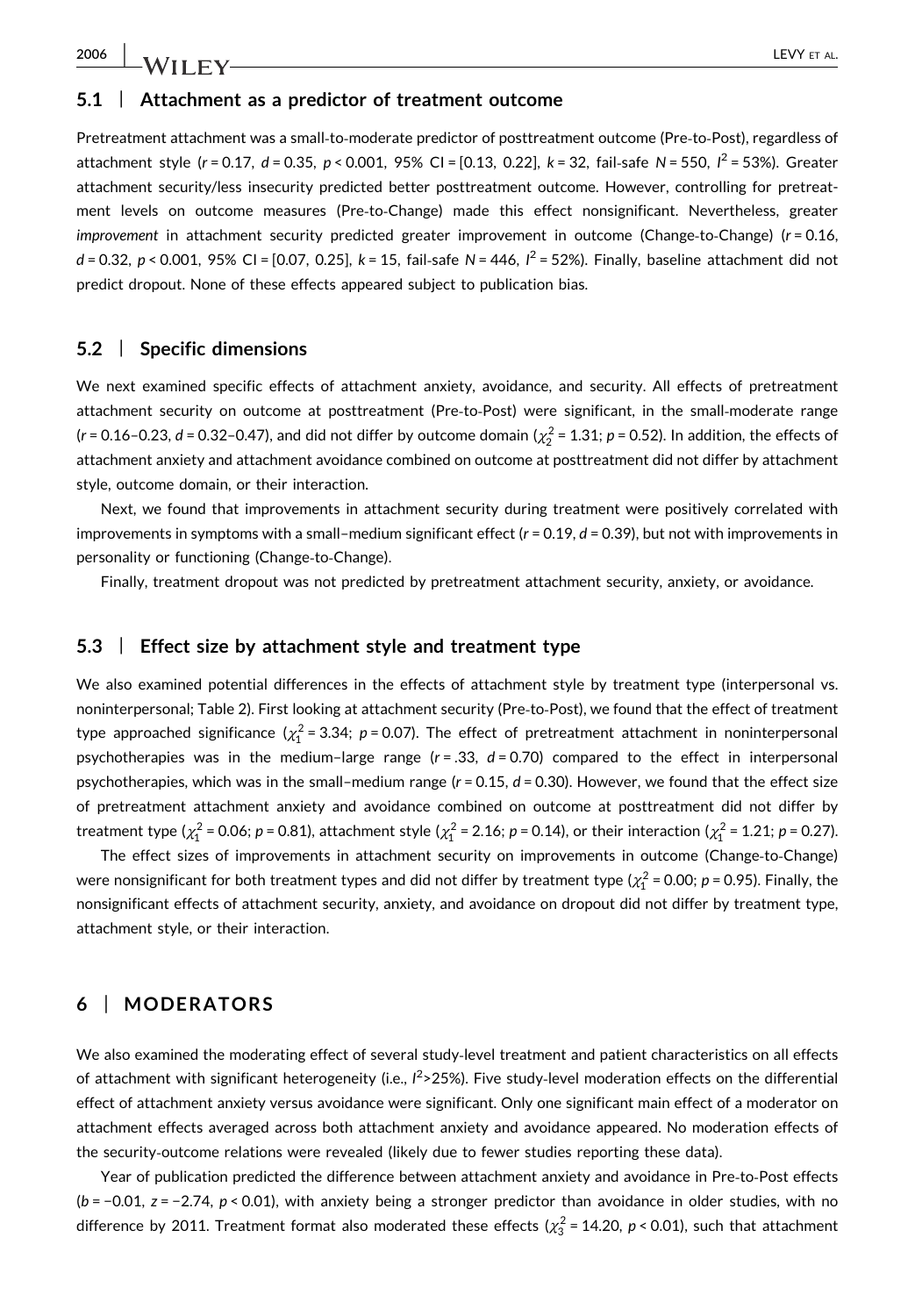| TABLE 2 Mean estimated effect sizes of                                                                                                            |                       |                                                                                           |                         | attachment dimensions on outcome by outcome domain (left half) and by treatment type (right half) |                                                                                                                                                                                                                                                                              |
|---------------------------------------------------------------------------------------------------------------------------------------------------|-----------------------|-------------------------------------------------------------------------------------------|-------------------------|---------------------------------------------------------------------------------------------------|------------------------------------------------------------------------------------------------------------------------------------------------------------------------------------------------------------------------------------------------------------------------------|
|                                                                                                                                                   | Symptoms              | Personality                                                                               | Functioning             | Interpersonal psychotherapy                                                                       | Noninterpersonal psychotherapy                                                                                                                                                                                                                                               |
| Pre-to-Post                                                                                                                                       |                       |                                                                                           |                         |                                                                                                   |                                                                                                                                                                                                                                                                              |
| Security                                                                                                                                          | $0.16$ [0.07, 0.25]** | $0.23$ [0.09, 0.35]**                                                                     | $0.19$ [0.02, 0.34]*    | $0.15$ [0.06, 0.23]**                                                                             | $0.33$ [0.14, 0.50]**                                                                                                                                                                                                                                                        |
| Anxiety                                                                                                                                           | $0.19$ [0.14, 0.24]** | $0.22$ [0.10, 0.34]**                                                                     | $0.20$ [0.11, 0.30]**   | $0.18$ $[0.11, 0.24]$ **                                                                          | $0.22$ [0.12, 0.31]**                                                                                                                                                                                                                                                        |
| Avoidance                                                                                                                                         | $0.16$ [0.11, 0.21]** | $0.25$ [0.13, 0.37]**                                                                     | $0.08$ $[-0.02, 0.18]$  | $0.17$ [0.11, 0.23]**                                                                             | $0.15$ [0.06, 0.24]**                                                                                                                                                                                                                                                        |
| Pre-to-Change                                                                                                                                     |                       |                                                                                           |                         |                                                                                                   |                                                                                                                                                                                                                                                                              |
| Security                                                                                                                                          | 0.03 [-0.04, 0.11]    | $-0.07$ $[-0.21, 0.07]$                                                                   | $0.04$ [-0.14, 0.21]    | $-0.01[-0.09, 0.07]$                                                                              | $0.14[-0.02, 0.27]$                                                                                                                                                                                                                                                          |
| Anxiety                                                                                                                                           | 0.04 [-0.01, 0.09]    | $-0.07$ $[-0.18, 0.04]$                                                                   | $0.08[-0.02, 0.18]$     | $0.03$ $[-0.03, 0.08]$                                                                            | $0.09$ [-0.01, 0.19]                                                                                                                                                                                                                                                         |
| Avoidance                                                                                                                                         | 0.05 [0.00, 0.10]     | $-0.08$ $[-0.19, 0.03]$                                                                   | $-0.01$ $[-0.10, 0.09]$ | $0.02$ $[-0.04, 0.07]$                                                                            | $0.08$ $[-0.03, 0.17]$                                                                                                                                                                                                                                                       |
| Change-to-Change                                                                                                                                  |                       |                                                                                           |                         |                                                                                                   |                                                                                                                                                                                                                                                                              |
| Security                                                                                                                                          | $0.19$ [0.03, 0.34]*  | $0.10$ $[-0.11, 0.30]$                                                                    | $0.02$ $[-0.25, 0.29]$  | $0.15[-0.02, 0.31]$                                                                               | $0.14$ $[-0.17, 0.43]$                                                                                                                                                                                                                                                       |
| Anxiety                                                                                                                                           | $0.18$ [0.08, 0.27]** | $0.26$ [0.09, 0.42]**                                                                     | $0.16[-0.05, 0.36]$     | $0.19$ [0.09, 0.30]**                                                                             | $0.18$ [0.01, 0.33]*                                                                                                                                                                                                                                                         |
| Avoidance                                                                                                                                         | $0.15$ [0.05, 0.24]** | $0.29$ [0.12, 0.45]**                                                                     | $0.00$ $[-0.21, 0.21]$  | $0.15$ [0.03, 0.25]*                                                                              | $0.17$ [0.01, 0.33]*                                                                                                                                                                                                                                                         |
| <b>Dropout</b>                                                                                                                                    |                       |                                                                                           |                         |                                                                                                   |                                                                                                                                                                                                                                                                              |
| Security                                                                                                                                          | $\sf I$               | $\mathbf{I}$                                                                              | $\overline{1}$          | $0.06$ $[-0.03, 0.15]$                                                                            | $-0.12$ $[-0.32, 0.09]$                                                                                                                                                                                                                                                      |
| Anxiety                                                                                                                                           |                       |                                                                                           |                         | $0.05$ [-0.04, 0.14]                                                                              | $0.02$ [-0.11, 0.15]                                                                                                                                                                                                                                                         |
| Avoidance                                                                                                                                         | Ĭ.                    | ï                                                                                         | I.                      | $0.02$ $[-0.07, 0.11]$                                                                            | $0.05$ [ $-0.08$ , 0.17]                                                                                                                                                                                                                                                     |
| Note. Pre-to-Post: pretreatment level of attachm<br>outcome during treatment; Change-to-Change:<br>statistic. Numbers in parentheses represent 95 |                       | % confidence intervals. */** significantly different from zero at the p < 0.05/0.01 level |                         |                                                                                                   | nent as a predictor of treatment outcome at posttreatment; Pre-to-Change: pretreatment level of attachment as a predictor of change in<br>change in attachment during treatment as a predictor of change in outcome during treatment. All estimates in metric of Pearson's r |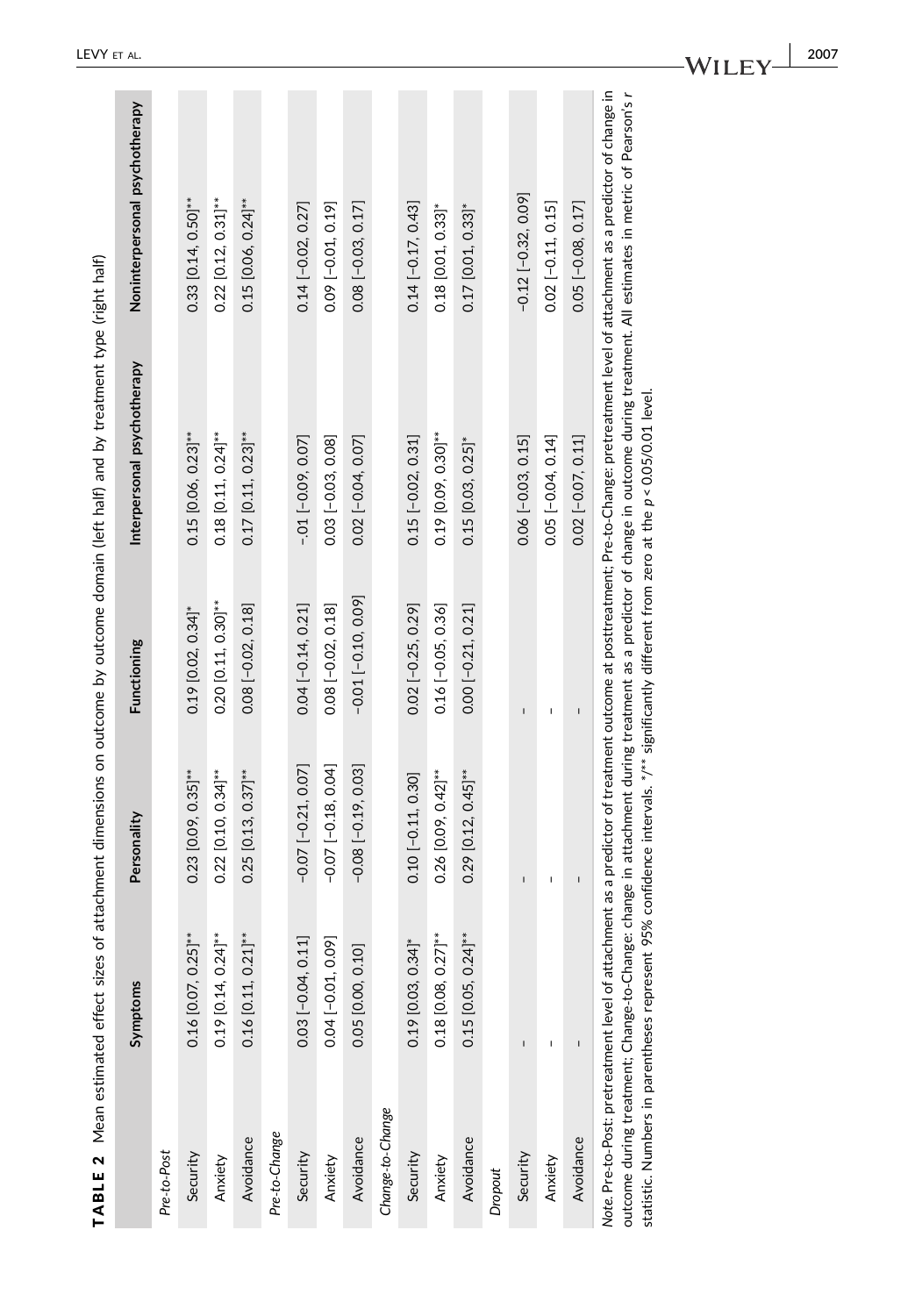2008 | **LA/IIF** V

anxiety ( $r = 0.34$ ,  $p < 0.01$ ), but not avoidance ( $r = 0.07$ ,  $p = 0.94$ ), predicted poor outcome in treatments combining individual and group therapy.

Mean patient age predicted the difference between anxiety and avoidance in Pre-to-Change effects ( $b = 0.01$ ,  $z = 2.07$ ,  $p = 0.04$ ), with avoidance being more predictive in younger samples (<31) and anxiety in older samples (>49).

Both treatment setting ( $b = 0.16$ ,  $z = 2.01$ ,  $p = 0.04$ ) and patient educational level ( $b = 0.21$ ,  $z = 1.96$ ,  $p < 0.05$ ) predicted the difference between attachment anxiety and avoidance in Change‐to‐Change effects, such that change in anxiety (r's = 0.19, p's < 0.01), but not avoidance (r = 0.06-0.09, p = 0.10-0.52), predicted change in outcome only in inpatient settings and among patients with a college degree.

Finally, educational level was a moderator of the effect of attachment insecurity in Pre-to-Change effects  $(z = 2.78, p < 0.01)$ , regardless of attachment dimension (anxiety or avoidance), such that those without a college degree ( $r = 0.15$ ,  $p < 0.01$ ), but not those with ( $r = -0.03$ ,  $p = 0.46$ ), showed a significant positive effect of attachment security (i.e., low anxiety and avoidance) on change in outcome.

### 7 | PATIENT CONTRIBUTIONS

In sum, our results suggest that patients who present to treatment with secure attachment—who rely effectively but not exclusively on others and enjoy reciprocal and collaborative close relationships—may show better outcome after psychotherapy than insecurely attached patients. It is possible, given our findings, that it is not that secure attachment alone generates treatment gains but both that insecurely attached individuals may present to treatment with greater symptomatology (e.g., personality disorder; Levy, Johnson, Clouthier, Scala, & Temes, 2015), and that improvements in attachment security during therapy may coincide with improved treatment outcome. Optimistically, those who experience low pretreatment attachment security may find better treatment outcome in psychotherapy that incorporates a focus on interpersonal interactions and close relationships, subduing the limited treatment gains generally associated with low security; however, this finding is tentative as it was not supported by either attachment anxiety or avoidance dimensions, but only in the case of the direct assessment of security.

Our moderation analyses suggest that anxiously attached patients in treatment programs combining individual and group formats (e.g., hospital or partial hospital programs) may be those with the poorest outcome, but that improvements in these patients' attachment anxiety is linked to improved treatment gains if they are treated as an inpatient, suggesting the potential importance of targeting patients dependency in these settings (either as a mechanism of change or a proximal outcome). Therapists should be prepared that avoidantly attached younger patients and anxiously attached older patients may see less improvement in therapy. Furthermore, targeting the attachment anxiety of college graduates may produce treatment gains, although it is also possible that symptom change for these patients leads to increased healthy independence in relationships, as the direction of these effects is unclear. Finally, having a college degree appears to buffer patients against the negative effects of attachment insecurity on outcome.

### 8 | LIMITATIONS OF THE RESEARCH

There are still relatively few empirical studies that have examined how client attachment influences psychotherapy outcome. Although we report on the correlation between pre‐to‐post change in attachment and change in outcome, the correlational nature of these effects precludes evidence for a causal or mediational effect of attachment on outcome. The relative paucity of studies also reduces the power to detect moderation. In addition, no prospective investigations that we know of have matched patients to treatments or therapists based on attachment patterns. Additional findings are needed before conclusions regarding matching can be rendered.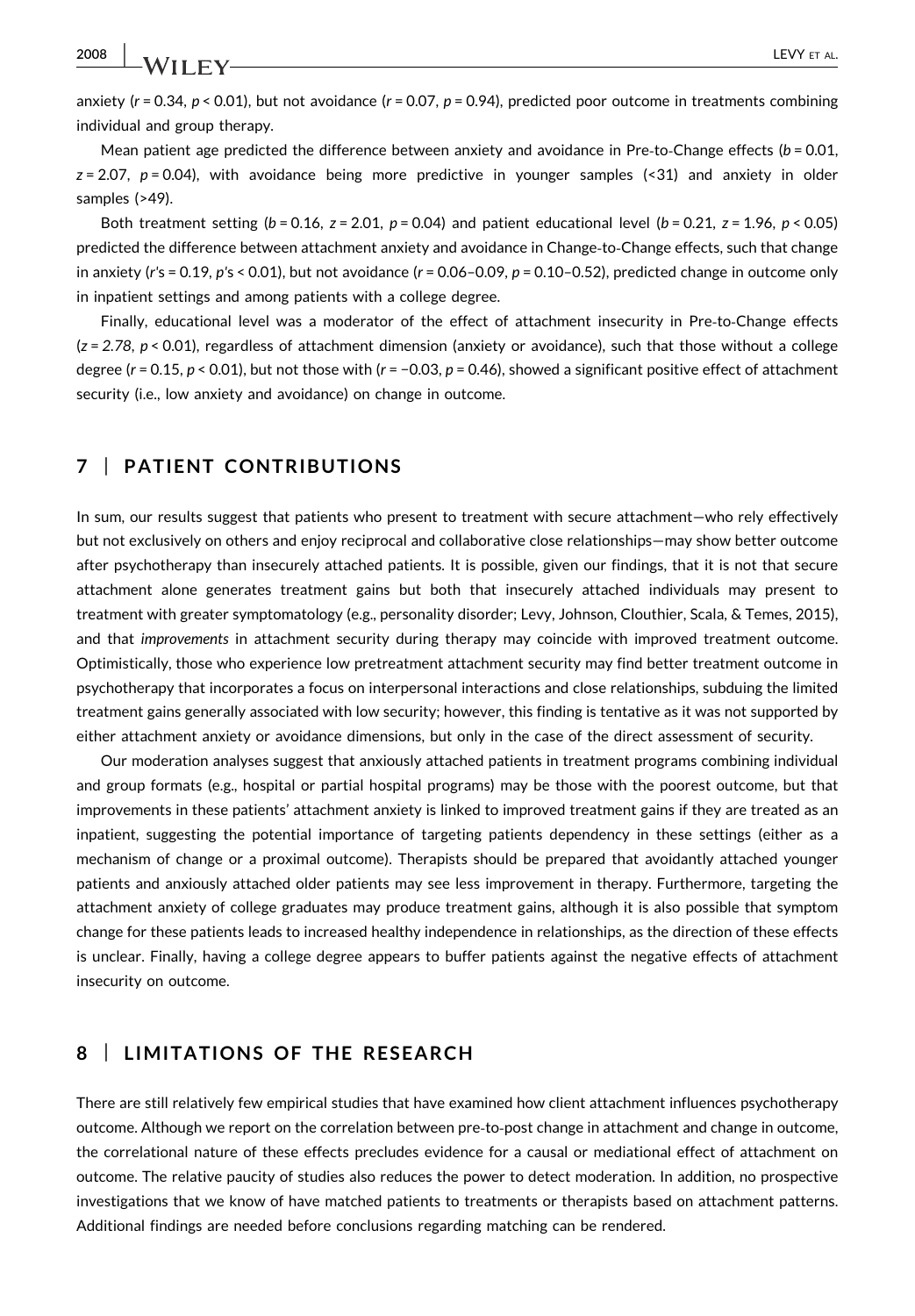When taking into account pretreatment levels of outcome measures, the correlation between pretreatment attachment and posttreatment outcome became statistically nonsignificant. This finding suggests that pretreatment attachment and pretreatment outcome measures share some of the variance that is predictive of treatment outcome. However, it is unclear whether this shared variance is a reflection of pretreatment attachment leading to higher levels of pretreatment severity, pretreatment severity leading to higher levels of pretreatment attachment, both being caused by a third variable, or some combination of these options. Thus, it is important for future studies to disentangle these possibilities by looking at the longitudinal associations among these variables before treatment.

Another limitation of our findings is that we excluded dissertations and publications reported in languages other than English. As a consequence, we may have missed important studies published in other languages or those that did not find their way into publication.

#### 9 | DIVERSITY CONSIDERATIONS

The percentage of women in the analyzed studies averaged 71%, which reflects national numbers in patients receiving psychotherapy in the United States. The vast majority of the meta‐analyzed studies were conducted in the United States and all were published in English, both possibly restricting generalizability of the results. Unfortunately, the results of the current meta‐analysis are difficult to interpret with regard to patient diversity. We examined patient gender, race, and age as potential study‐level moderators, and only age moderated the effect of pretreatment attachment anxiety versus avoidance predicting change in outcome (see above). In terms of therapist diversity, 68% of therapists were women, 28% were students, and 83% were in supervision.

Although developmental research on attachment has been carried out in diverse and crosscultural samples, finding considerable evidence for secure base and safe haven behavior, less work is available at the adult level. Although this study has been carried out in the United States, Canada, Germany, Denmark, and Australia among other nations, it has been carried out in predominantly Caucasian samples. Few psychotherapy studies regularly report their outcome analyses as a function of age, gender, ethnicity, race, sexual orientation, or other intersecting dimensions of cultural identity.

### 10 | THERAPEUTIC PRACTICES

We derive several practice implications from our meta-analyses:

- Assess the patient's attachment style. Attachment style or organization can influence the psychotherapy process, the responses of both patients and therapists, the quality of the therapeutic alliance, and the ultimate outcome of treatment. Thus, therapists should be attuned to indicators of a patient's attachment style. Formal interviewing or use of reliable self‐report measures can be useful as part of the assessment process.
- Understand that a patient's attachment organization will provide important clues as to how the patient is likely to respond in treatment and to the therapist. Expect longer and more difficult treatment with anxiously attached patients but quicker and more positive outcome with securely attached patients.
- Beware that anxiously attached patients may be deceptively difficult to treat, despite initially appearing engaged and cooperative. These patients may be quick to anger or feel rejected by the therapist. Consider a stance designed to help the anxiously attached patient contain his or her emotional experience. This may include explicit articulations of the treatment frame, increased structure to compensate for the patient's tendency to feel muddled, and at times avoidance of emotional/experiential techniques that contribute to the patient feeling overwhelmed.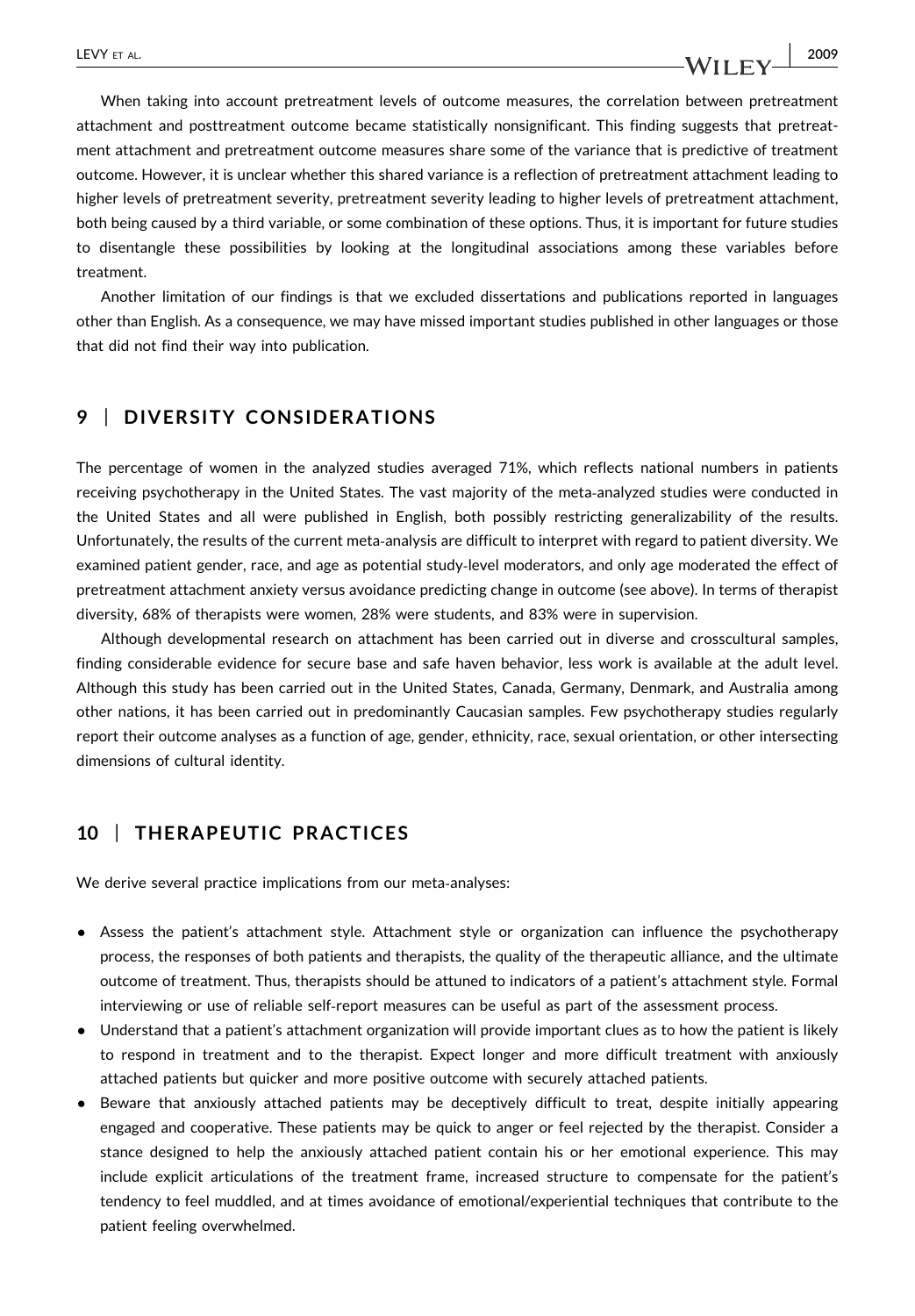## 2010 | **JA/IIFV**

- Understand that avoidantly attached clients may require the therapist to walk a thin line between being active but not too active, engaged but with enough distance to provide space. Do not enact a chase‐and‐dodge dynamic with the avoidant patient.
- Avoid, at the same time, going too far in acting in contrast (complementarity) to patients' attachment styles. Practice and research suggest that therapists should titrate their interpersonal styles so as not to overwhelm dismissing patients or to appear aloof or uninterested to anxiously attached patients.
- Consider providing patients low in attachment security an interpersonally focused therapy to maximize outcome. Our preliminary evidence suggests individuals low in attachment security may have difficulties in treatments that do not include an interpersonal component, but may do better in interpersonal therapies.
- Know that attachment style can be modified during psychotherapy, even in brief treatments and for patients with severe attachment difficulties, such as those suffering from borderline personality disorder. Therefore, change in attachment can be conceptualized as a proximal outcome, not just a predictive patient characteristic, and could be considered a goal of treatment.
- Consider intervening with patients to change attachment style. Early findings suggest that the focus on the relationship between the therapist and patient and/or the use of interpretations may be efficacious change mechanisms, at least for personality disordered patients (Levy et al., 2006). However, other research also demonstrates that a range of treatments may be useful for achieving changes in attachment representations in less disturbed patients with neurotic‐level difficulties (Levy et al., 2015).

#### **REFERENCES**

- Ainsworth, M. D. S. (Ed.), (1978). Patterns of attachment: A psychological study of the strange situation. Hillsdale, NJ: Lawrence Erlbaum.
- Bartholomew, K. (1990). Avoidance of intimacy: An attachment perspective. Journal of Social and Personal Relationships, 7(2), 147–178.<https://doi.org/10.1177/0265407590072001>
- Beebe, B., & Lachmann, F. M. (1988). The contribution of mother–infant mutual influence to the origins of self‐ and object representations. Psychoanalytic Psychology, 5(4), 305–337. [https://doi.org/10.1037/0736](https://doi.org/10.1037/0736-9735.5.4.305)‐9735.5.4.305
- Bélanger, C., Marcaurelle, R., Marchand, A., El‐Baalbaki, G., Guay, S., & Pecknold, J. (2011). Effect of a marital communication training on treatment outcome in panic disorder with agoraphobia. In A. Columbus (Ed.), Advances in psychology research (Vol. 77, pp. 141–163). Hauppauge, N.Y.; Lancaster: Nova Science; Gazelle.
- Benson, L. A., Sevier, M., & Christensen, A. (2013). The impact of behavioral couple therapy on attachment in distressed couples. Journal of Marital and Family Therapy, 39(4), 407–420.<https://doi.org/10.1111/jmft.12020>
- Bernecker, S. L., Constantino, M. J., Atkinson, L. R., Bagby, R. M., Ravitz, P., & McBride, C. (2016). Attachment style as a moderating influence on the efficacy of cognitive-behavioral and interpersonal psychotherapy for depression: A failure to replicate. Psychotherapy, 53(1), 22.
- Berry, K., Gregg, L., Hartwell, R., Haddock, G., Fitzsimmons, M., & Barrowclough, C. (2015). Therapist–client relationships in a psychological therapy trial for psychosis and substance misuse. Drug & Alcohol Dependence, 152, 170–176.
- Byrd, K. R., Patterson, C. L., & Turchik, J. A. (2010). Working alliance as a mediator of client attachment dimensions and psychotherapy outcome. Psychotherapy: Theory, Research, Practice, Training, 47(4), 631–636. [https://doi.org/10.1037/](https://doi.org/10.1037/a0022080) [a0022080](https://doi.org/10.1037/a0022080)
- Berant, E., & Obegi, J. (2009). Attachment‐informed psychotherapy research with adults. In J. H. Obegi, & Berant, E. (Eds.), Attachment theory and research in clinical work with adults (pp. 461–489). New York: Guilford Press.
- Borenstein, M. (2009). Effect sizes for continuous data. In H. Cooper, L. Hedges, & J. Valentine (Eds.), The handbook of research synthesis and meta‐analysis (2nd ed., pp. 221–235). New York: Sage.
- Bowlby, J. (1988). Developmental psychiatry comes of age. The American Journal of Psychiatry, 145(1), 1–10. [https://doi.org.](https://doi.org.ezaccess.libraries.psu.edu/10.1176/ajp.145.1.1) [ezaccess.libraries.psu.edu/10.1176/ajp.145.1.1](https://doi.org.ezaccess.libraries.psu.edu/10.1176/ajp.145.1.1)
- Bowlby, J. (1975). Attachment theory, separation anxiety and mourning. In D. A. Hamburg, & K. H. Brudic (Eds.), American handbook of psychiatry (2nd ed, pp. 292–309). New York, NY: Basic Books.
- Bowlby, J. (1977). The making and breaking of affectional bonds. I. Aetiology and psychopathology in the light of attachment theory. An expanded version of the Fiftieth Maudsley Lecture, delivered before the Royal College of Psychiatrists, 19 November 1976. The British Journal of Psychiatry, 130(3), 201–210. [https://doi.org/10.1192/bjp.130.](https://doi.org/10.1192/bjp.130.3.201) [3.201](https://doi.org/10.1192/bjp.130.3.201)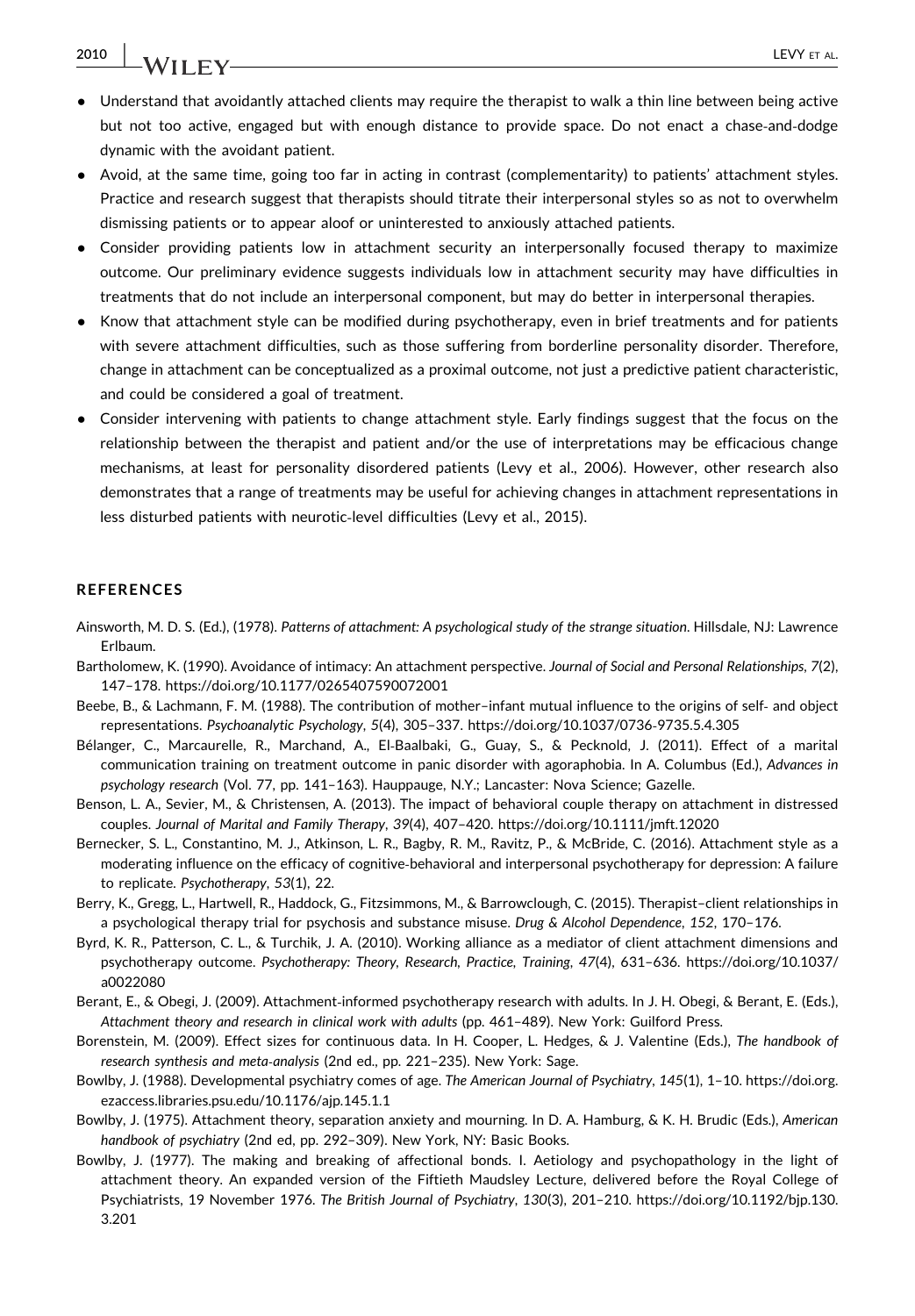- Chris fraley, R. (2002). Attachment stability from infancy to adulthood: Meta‐analysis and dynamic modeling of developmental mechanisms. Personality and Social Psychology Review, 6(2), 123–151. [https://doi.org/10.1207/](https://doi.org/10.1207/S15327957PSPR0602_03) [S15327957PSPR0602\\_03](https://doi.org/10.1207/S15327957PSPR0602_03)
- Daniel, S. I. F., Poulsen, S., & Lunn, S. (2016). Client attachment in a randomized clinical trial of psychoanalytic and cognitive‐behavioral psychotherapy for bulimia nervosa: Outcome moderation and change. Psychotherapy, 53(2), 174– 184.<https://doi.org/10.1037/pst0000046>
- Diamond, G. M., Shahar, B., Sabo, D., & Tsvieli, N. (2016). Attachment‐based family therapy and emotion‐focused therapy for unresolved anger: The role of productive emotional processing. Psychotherapy, 53(1), 34.
- Diamond, D., Clarkin, J. F., Stovall‐McClough, K., Levy, K. N., Foelsch, P. A., Levine, H., & Yeomans, F. E. (2003). Patient‐ therapist attachment: Impact on the therapeutic process and outcome, Attachment theory and the psychoanalytic process (127–178). Philadelphia, PA, US: Whurr Publishers.
- Dozier, M. (1990). Attachment organization and treatment use for adults with serious psychopathological disorders. Development and Psychopathology, 2(01), 47.<https://doi.org/10.1017/S0954579400000584>
- Forbes, D., Parslow, R., Fletcher, S., McHugh, T., & Creamer, M. (2010). Attachment style in the prediction of recovery following group treatment of combat veterans with post-traumatic stress disorder. The Journal of Nervous and Mental Disease, 198(12), 881–884.<https://doi.org/10.1097/NMD.0b013e3181fe73fa>
- Fonagy, P., Leigh, T., Steele, M., Steele, H., Kennedy, R., Mattoon, G., … Gerber A., M. (1996). The relation of attachment status, psychiatric classification, and response to psychotherapy. Journal of Consulting and Clinical Psychology, 64(1), 22– 31. [https://doi.org/10.1037/0022](https://doi.org/10.1037/0022-006X.64.1.22)‐006X.64.1.22
- Gois, C., Dias, V. V., Carmo, I., Duarte, R., Ferro, A., Santos, A. L., & Barbosa, A. (2014). Treatment response in type 2 diabetes patients with major depression. Clinical Psychology & Psychotherapy, 21(1), 39-48. [https://doi.org/10.1002/](https://doi.org/10.1002/cpp.1817) [cpp.1817](https://doi.org/10.1002/cpp.1817)
- Grossmann, K. E., Grossmann, K., & Waters, E. (2005). Attachment from infancy to adulthood: The major longitudinal studies. New York, NY: Guilford Press.
- Hazan, C., & Shaver, P. (1987). Romantic love conceptualized as an attachment process. Journal of Personality and Social Psychology, 52(3), 511–524. [https://doi.org/10.1037/0022](https://doi.org/10.1037/0022-3514.52.3.511)‐3514.52.3.511
- Hoyer, J., Wiltink, J., Hiller, W., Miller, R., Salzer, S., Sarnowsky, S., & Leibing, E. (2016). Baseline patient characteristics predicting outcome and attrition in cognitive therapy for social phobia: Results from a large multicentre trial: Predictors of outcome in social phobia. Clinical Psychology & Psychotherapy, 23(1), 35–46. [https://doi.org/10.1002/](https://doi.org/10.1002/cpp.1936) [cpp.1936](https://doi.org/10.1002/cpp.1936)
- Illing, V., Tasca, G. A., Balfour, L., & Bissada, H. (2010). Attachment insecurity predicts eating disorder symptoms and treatment outcomes in a clinical sample of women. The Journal of Nervous and Mental Disease, 198(9), 653–659. [https://](https://doi.org/10.1097/NMD.0b013e3181ef34b2) [doi.org/10.1097/NMD.0b013e3181ef34b2](https://doi.org/10.1097/NMD.0b013e3181ef34b2)
- Joyce, A. S., Ennis, L. P., O'Kelly, J. G., Ogrodniczuk, J. S., & Piper, W. E. (2009). Depressive manifestations and differential patterns of treatment outcome in an intensive partial hospitalization treatment program. Psychological Services, 6(2), 154–172.<https://doi.org/10.1037/a0014126>
- Joyce, A. S., Fujiwara, E., Cristall, M., Ruddy, C., & Ogrodniczuk, J. S. (2013). Clinical correlates of alexithymia among patients with personality disorder. Psychotherapy Research, 23(6), 690–704. [https://doi.org/10.1080/10503307.2013.](https://doi.org/10.1080/10503307.2013.803628) [803628](https://doi.org/10.1080/10503307.2013.803628)
- Kowal, J., McWilliams, L. A., Péloquin, K., Wilson, K. G., Henderson, P. R., & Fergusson, D. A. (2015). Attachment insecurity predicts responses to an interdisciplinary chronic pain rehabilitation program. Journal of Behavioral Medicine, 38(3), 518–526. [https://doi.org/10.1007/s10865](https://doi.org/10.1007/s10865-015-9623-8)‐015‐9623‐8
- Lawson, D. M., & Brossart, D. F. (2009). Attachment, interpersonal problems, and treatment outcome in group therapy for intimate partner violence. Psychology of Men & Masculinity, 10(4), 288–301.<https://doi.org/10.1037/a0017043>
- Levy, K. N. (2005). The implications of attachment theory and research for understanding borderline personality disorder. Development and Psychopathology, 17(4), 959–986.
- Levy, K. N., Ellison, W. D., Scott, L. N., & Bernecker, S. L. (2011). Attachment style. In J. C. Norcross, (Ed.), Psychotherapy relationships that work: Evidence‐based responsiveness. Oxford University Press.
- Levy, K. N., Johnson, B. N., Clouthier, T. L., Scala, J. W., & Temes, C. M. (2015). An attachment theoretical framework for personality disorders. Canadian Psychology/Psychologie Canadienne, 56(2), 197–207. [https://doi.org/10.1037/](https://doi.org/10.1037/cap0000025) [cap0000025](https://doi.org/10.1037/cap0000025)
- Levy, K. N., Meehan, K. B., Kelly, K. M., Reynoso, J. S., Weber, M., Clarkin, J. F., & Kernberg, O. F. (2006). Change in attachment patterns and reflective function in a randomized control trial of transference‐focused psychotherapy for borderline personality disorder. Journal of Consulting and Clinical Psychology, 74(6), 1027–1040. [https://doi.org/10.](https://doi.org/10.1037/0022-006X.74.6.1027) 1037/0022‐[006X.74.6.1027](https://doi.org/10.1037/0022-006X.74.6.1027)
- Levy, K. N. (2013). Introduction: Attachment theory and psychotherapy. Journal of Clinical Psychology, 69(11), 1133–1135. <https://doi.org/10.1002/jclp.22040>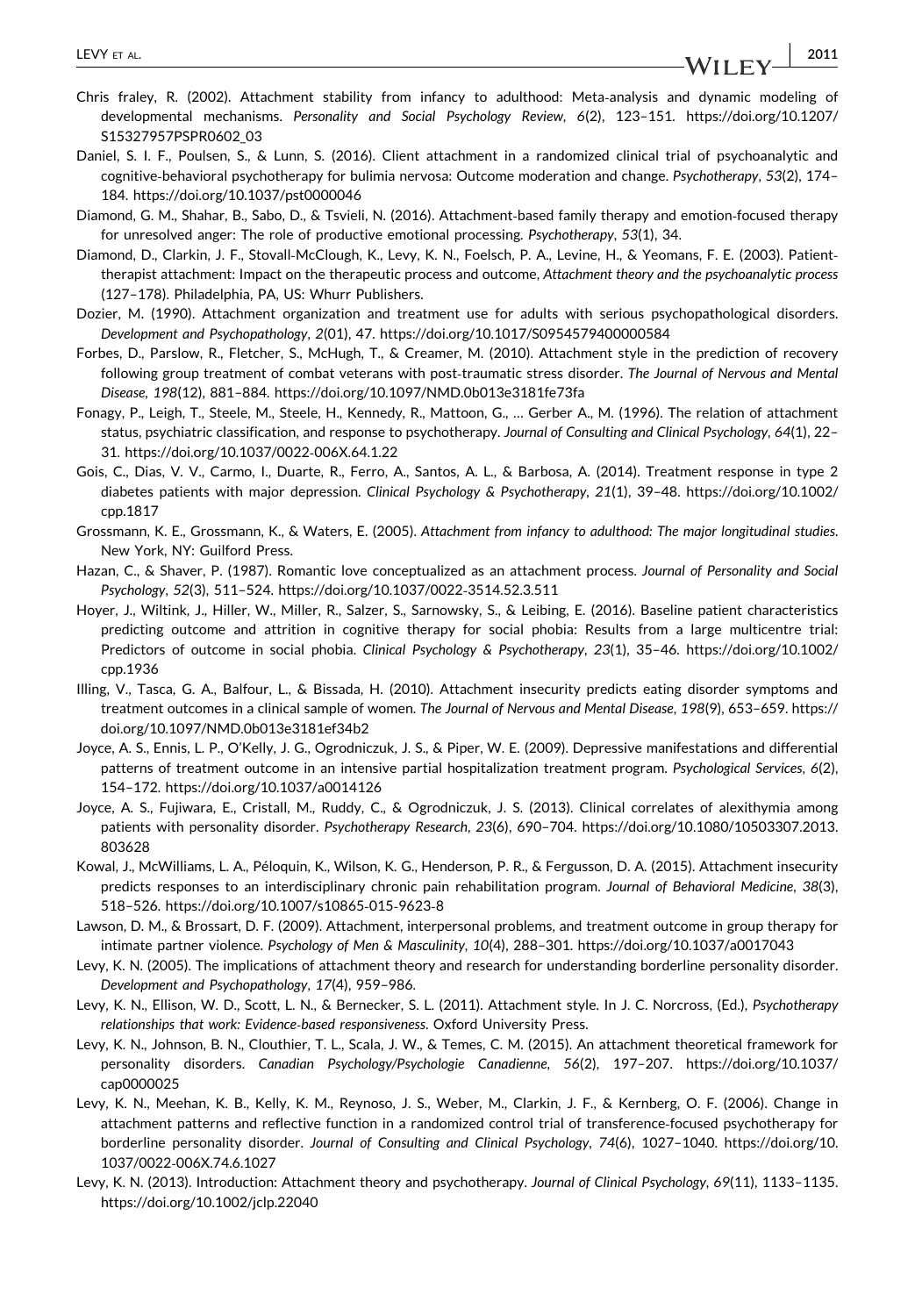### 2012 | **JA/II EV**

- Lindgren, A., Barber, J. P., & Sandahl, C. (2008). Alliance to the group-as-a-whole as a predictor of outcome in psychodynamic group therapy. International Journal of Group Psychotherapy, 58(2), 163–184.
- Marmarosh, C. L., Gelso, C. J., Markin, R. D., Majors, R., Mallery, C., & Choi, J. (2009). The real relationship in psychotherapy: Relationships to adult attachments, working alliance, transference, and therapy outcome. Journal of Counseling Psychology, 56(3), 337–350.<https://doi.org/10.1037/a0015169>
- McBride, C., Atkinson, L., Quilty, L. C., & Bagby, R. M. (2006). Attachment as moderator of treatment outcome in major depression: a randomized control trial of interpersonal psychotherapy versus cognitive behavior therapy. Journal of Consulting and Clinical Psychology, 74(6), 1041–1054. [https://doi.org/10.1037/0022](https://doi.org/10.1037/0022-006X.74.6.1041)‐006X.74.6.1041
- Meyer, B., Pilkonis, P. A., Proietti, J. M., Heape, C. L., & Egan, M. (2001). Attachment styles and personality disorders as predictors of symptom course. Journal of Personality Disorders, 15(5), 371–389. [https://doi.org/10.1521/pedi.15.5.371.](https://doi.org/10.1521/pedi.15.5.371.19200) [19200](https://doi.org/10.1521/pedi.15.5.371.19200)
- Mikulincer, M., & Shaver, P. R. (2007). Attachment in adulthood: Structure, dynamics, and change. New York, NY: Guilford Press.
- Muller, R. T., & Rosenkranz, S. E. (2009). Attachment and treatment response among adults in inpatient treatment for posttraumatic stress disorder. Psychotherapy: Theory, Research, Practice, Training, 46(1), 82–96. [https://doi.org/10.1037/](https://doi.org/10.1037/a0015137) [a0015137](https://doi.org/10.1037/a0015137)
- Newman, M. G., Castonguay, L. G., Jacobson, N. C., & Moore, G. A. (2015). Adult attachment as a moderator of treatment outcome for generalized anxiety disorder: Comparison between cognitive–behavioral therapy (CBT) plus supportive listening and CBT plus interpersonal and emotional processing therapy. Journal of Consulting and Clinical Psychology, 83(5), 915–925.<https://doi.org/10.1037/a0039359>
- Parker, M. L., Johnson, L. N., & Ketring, S. A. (2012). Adult attachment and symptom distress: a dyadic analysis of couples in therapy: Dyadic analysis of couple therapy. Journal of Family Therapy, 34(3), 321–344. [https://doi.org/10.1111/j.1467](https://doi.org/10.1111/j.1467-6427.2012.00598.x)‐ [6427.2012.00598.x](https://doi.org/10.1111/j.1467-6427.2012.00598.x)
- Ravitz, P., Maunder, R., Hunter, J., Sthankiya, B., & Lancee, W. (2010). Adult attachment measures: A 25‐year review. Journal of Psychosomatic Research, 69(4), 419–432.<https://doi.org/10.1016/j.jpsychores.2009.08.006>
- Reiner, I., Bakermans‐Kranenburg, M. J., Van IJzendoorn, M. H., Fremmer‐Bombik, E., & Beutel, M. (2016). Adult attachment representation moderates psychotherapy treatment efficacy in clinically depressed inpatients. Journal of Affective Disorders, 195, 163–171.<https://doi.org/10.1016/j.jad.2016.02.024>
- Reis, S., & Grenyer, B. F. S. (2004). Fearful attachment, working alliance and treatment response for individuals with major depression. Clinical Psychology & Psychotherapy, 11(6), 414–424.<https://doi.org/10.1002/cpp.428>
- Sauer, E. M., Anderson, M. Z., Gormley, B., Richmond, C. J., & Preacco, L. (2010). Client attachment orientations, working alliances, and responses to therapy: A psychology training clinic study. Psychotherapy Research, 20(6), 702–711. <https://doi.org/10.1080/10503307.2010.518635>
- Slade, A. (2004). Two therapies: Attachment organization and the clinical process. In L. Atkinson, & S. Goldberg (Eds.), Attachment issues in psychopathology and intervention (pp. 181–206). Mahwah, NJ, US: Lawrence Erlbaum Associates Publishers.
- Smith, P. N., Gamble, S. A., Cort, N. A., Ward, E. A., He, H., & Talbot, N. L. (2012). Attachment and alliance in the treatment of depressed, sexually abused women: Attachment orientation and working alliance. Depression and Anxiety, 29(2), 123– 130.<https://doi.org/10.1002/da.20913>
- Stalker, C. A., Gebotys, R., & Harper, K. (2005). Insecure attachment as a predictor of outcome following inpatient trauma treatment for women survivors of childhood abuse. Bulletin of the Menninger Clinic, 69(2), 137–156. [https://doi.org/](https://doi.org/10.1521/bumc.69.2.137.66508) [10.1521/bumc.69.2.137.66508](https://doi.org/10.1521/bumc.69.2.137.66508)
- Strauss, B., Kirchmann, H., Eckert, J., Lobo‐Drost, A., Marquet, A., Papenhausen, R., & Höger, D. (2006). Attachment characteristics and treatment outcome following inpatient psychotherapy: Results of a multisite study. Psychotherapy Research, 16(5), 579–594.<https://doi.org/10.1080/10503300600608322>
- Strauss, B. M., Mestel, R., & Kirchmann, H. A. (2011). Changes of attachment status among women with personality disorders undergoing inpatient treatment. Counselling and Psychotherapy Research. 11(4), 275–283. [https://doi.org/](https://doi.org/10.1080/14733145.2010.548563) [10.1080/14733145.2010.548563](https://doi.org/10.1080/14733145.2010.548563)
- Tasca, G. A., Ritchie, K., Conrad, G., Balfour, L., Gayton, J., Lybanon, V., & Bissada, H. (2006). Attachment scales predict outcome in a randomized controlled trial of two group therapies for binge eating disorder: An aptitude by treatment interaction. Psychotherapy Research, 16(1), 106–121.<https://doi.org/10.1080/10503300500090928>
- Tasca, G. A., Ritchie, K., Demidenko, N., Balfour, L., Krysanski, V., Weekes, K., & Bissada, H. (2013). Matching women with binge eating disorder to group treatment based on attachment anxiety: Outcomes and moderating effects. Psychotherapy Research, 23(3), 301–314.<https://doi.org/10.1080/10503307.2012.717309>
- Taylor, P. J., Rietzschel, J., Danquah, A., & Berry, K. (2015). The role of attachment style, attachment to therapist, and working alliance in response to psychological therapy. Psychology and Psychotherapy: Theory, Research and Practice, 88(3), 240–253.<https://doi.org/10.1111/papt.12045>